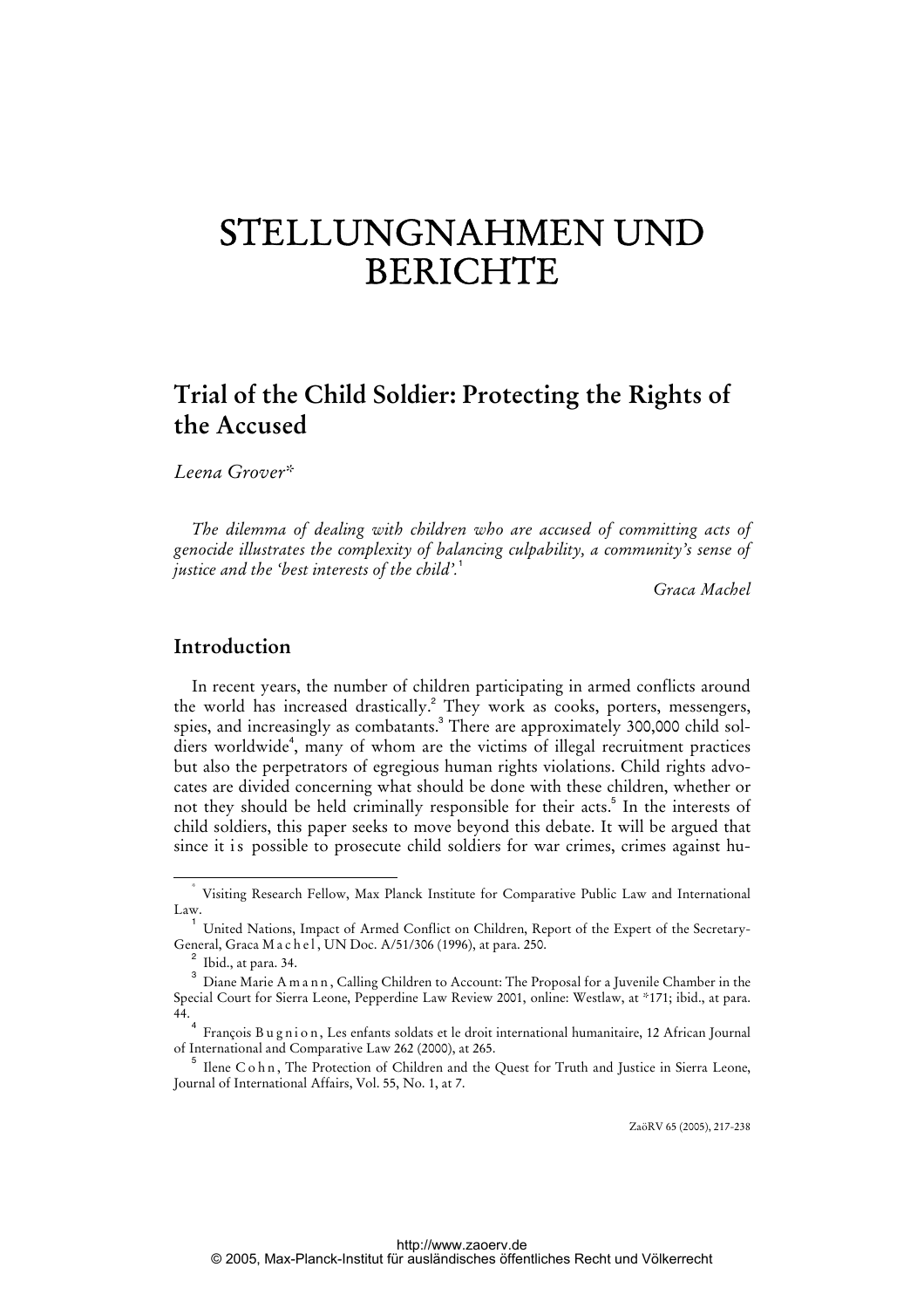manity and genocide, those interested in the welfare of these children need to consider how to protect them if they are prosecuted. This paper will critically examine how to use the complementary fields of international human rights and humanitarian law to protect the rights of child soldiers in judicial proceedings. Detention conditions, procedural rights, assessing culpability, defences, sentencing and reintegration of the child into society will be considered. This paper will not examine specific conflicts in detail or aim to resolve all legal issues that concern child soldiers. Rather, a modest attempt will be made to foster an appreciation of the scope and limits of international law in respect of protecting the rights of child soldiers. In canvassing the applicable law, some of the unique challenges that might arise in a child soldier's trial will be identified as well as possible remedies suggested.

## **The Possibility of Prosecuting a Child Soldier Under International Law**

The Convention on the Rights of the Child (CRC) defines a child as a person under the age of 18.<sup>6</sup> To date, no international criminal tribunal has prosecuted a child. Nevertheless, neither international human rights law nor humanitarian law explicitly prohibit holding children criminally responsible for human rights violations committed during armed conflict. Conventions that do address the participation of children in armed conflict focus on prohibiting their recruitment.<sup>7</sup> Some argue that the legal emphasis on holding recruiters criminally responsible logically entails a prohibition on the prosecution of child soldiers.<sup>8</sup> This argument is tenuous for two reasons. First, the culpability of recruiters and child soldiers is not mutually exclusive, especially if a child exercises free will and appreciates the consequences of his or her acts. As Graca M a c h e l pointed out in her report to the United Nations, not all child soldiers are beaten and/or kidnapped prior to becoming soldiers.<sup>9</sup> Second, international law only prohibits the recruitment of children

9

<sup>6</sup> Article 1, Convention on the Rights of the Child, <[http://www.hrweb.org/legal/child.html>](http://www.hrweb.org/legal/child.html) (accessed November 26, 2004). For the purposes of the Fourth Geneva Convention of 1949, childhood ends on a person's fifteenth birthday (i.e. Articles 14, 23, 24, 38 and 50).

<sup>7</sup> See Articles 2, 3 and 4 of the Optional Protocol to the Convention on the Rights of the Child on the Involvement of Children in Armed Conflict, <<http://www.unhchr.ch/html/menu2/6/> protocolchild.htm> (accessed November 26, 2004); Article 3(a) of the ILO Convention No. 182 of June 1999 on the Prohibition and Immediate Action for the Elimination of the Worst Forms of Child Labour, <[http://homepages.iprolink.ch/~fitbb/TRADE\\_UNION\\_RIGHTS/ILO\\_Convention\\_182.](http://homepages.iprolink.ch/~fitbb/TRADE_UNION_RIGHTS/ILO_Convention_182) html> (accessed November 26, 2004); Article 22(2) of the African Charter on the Rights and Welfare of the Child, OAU Doc. CAB/LEG/24.9/49 (1990), entered into force November 29, 1999, [<http://wwwl.umn.edu/humanrts/africa/afchild.htm>](http://wwwl.umn.edu/humanrts/africa/afchild.htm) (accessed November 26, 2004); Articles 77 and 4 respectively of Additional Protocols I and II to the Geneva Conventions of 1949, Adam R o b erts/Richard Guelff (eds.), Documents on the Laws of War  $(2^{nd}$  ed.), Oxford 1989.

<sup>8</sup> Chen R e is, Trying the Future, Avenging the Past: The Implications for Prosecuting Children for Participation in Internal Armed Conflict, Columbia Human Rights Law Review, Spring 1997, online: Westlaw, at \*654.

*Supra* note 1, at paras. 38-43.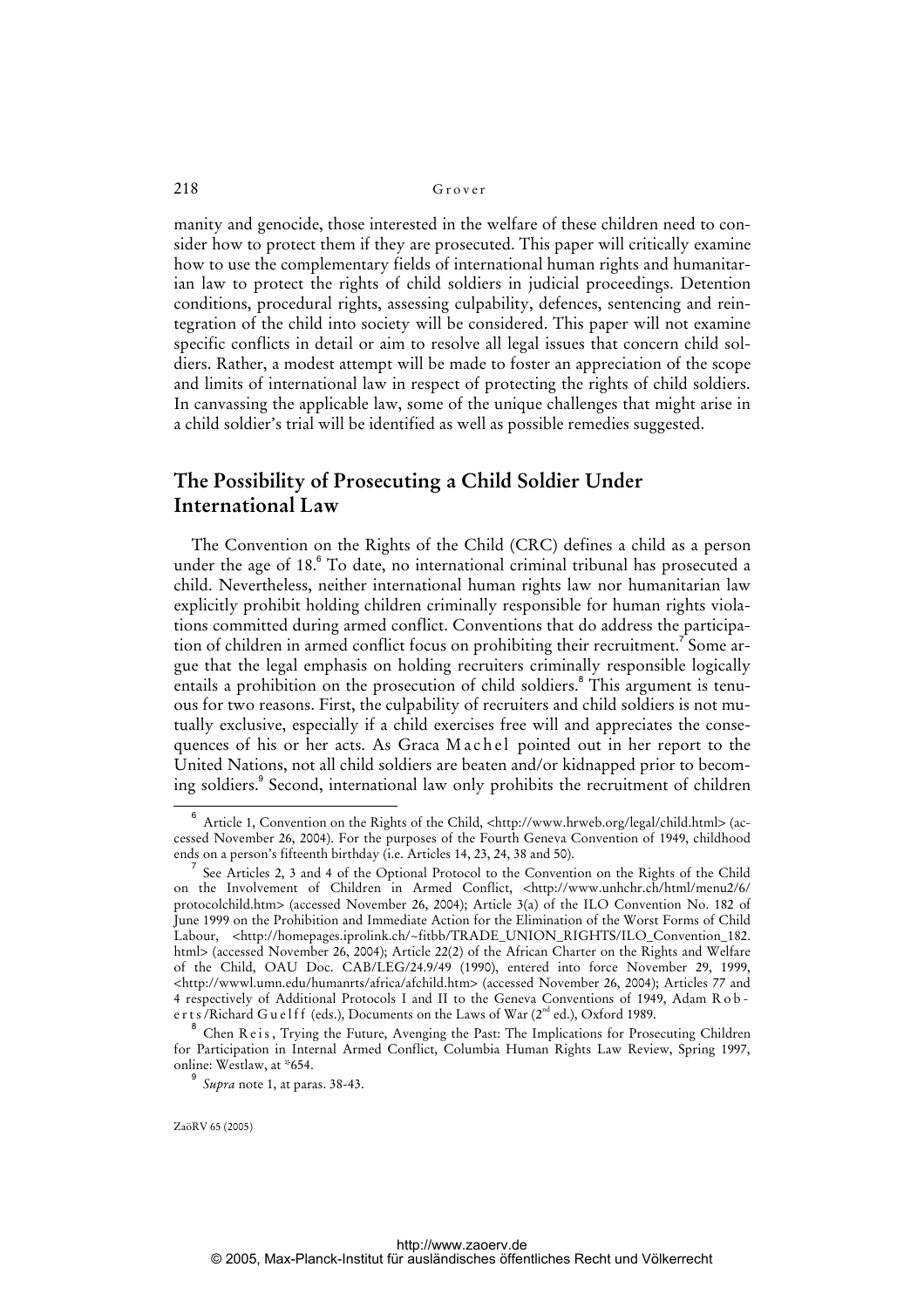under the age of 15 and the compulsory recruitment of children under the age of 18, pursuant to Article 2 of the Optional Protocol to the Convention on the Rights of the Child. Non-compulsory recruitment of child soldiers aged 15 to 18 years is not illegal.

As evidenced by the existence in the CRC of provisions delineating the rights of children in criminal proceedings, it permits the prosecution of juvenile offenders and preserves the discretion of States to set the minimum age at which children will be held legally responsible for criminal acts. The United Nations Standard Minimum Rules for the Administration of Juvenile Justice (Beijing Rules)<sup>10</sup>, the United Nations Guidelines for the Prevention of Juvenile Delinquency (Ryadh Guidelines)<sup>11</sup>, and the International Covenant on Civil and Political Rights  $(ICCPR)^{12}$ also detail the rights of children in penal proceedings and, therefore, do not oppose holding children legally accountable for 'deviant' behaviour. It is likely that the drafters of the CRC and similar legal instruments only contemplated the prosecution of children for domestic crimes. Nothing in the CRC, however, prohibits the prosecution of children for international crimes. Moreover, Article 38(1) of the CRC provides that States shall respect international humanitarian law, which does not set a minimum age for criminal responsibility.

Whereas international human rights law distinguishes between the prosecution of adults and juveniles by affording additional protection to children, international humanitarian law draws no such distinction. It fails to set a minimum age for war crimes prosecutions meaning that technically, the prosecution of child soldiers is not illegal.<sup>13</sup> The International Military Tribunals for Nuremberg and the Far East, Allied Control Council Law No. 10, the Draft Code of Crimes against the Peace and Security of Mankind (1996), and the statutes of the International Criminal Tribunals for the former Yugoslavia and Rwanda are silent on whether children can be prosecuted for war crimes.<sup>14</sup>

In 1998, the drafters of the Rome Statute for the establishment of a permanent International Criminal Court (ICC Statute)<sup>15</sup> debated what should be the minimum age of criminal responsibility for war crimes, crimes against humanity and

<sup>10</sup> United Nations Standard Minimum Rules of the Administration of Juvenile Justice ("The Beijing Rules"), GA Res. 40/33 of 29 November 1985, <http://www.unhchr.ch/html/menu3/b/h comp48.htm> (accessed November 26, 2004).

<sup>&</sup>lt;sup>11</sup> United Nations Guidelines for the Prevention of Juvenile Delinquency ("The Riyadh Guidelines"), GA Res. 45/112, annex, 45 U.N. GAOR Supp. (No. 49A), at 201, U.N. Doc. A/45/49 (1990), [<http://www.ohchr.org/english/law/juvenile.htm>](http://www.ohchr.org/english/law/juvenile.htm) (accessed November 26, 2004).

<sup>12</sup> International Covenant on Civil and Political Rights of 16 December 1966, entry into force 23 March 1976 ("ICCPR"), GA Res. 2200A (XXI), [<http://www.unhchr.ch/html/menu3/b/a\\_ccpr.htm>](http://www.unhchr.ch/html/menu3/b/a_ccpr.htm) (accessed November 26, 2004).

<sup>13</sup> Amnesty International, Child Soldiers: Criminals or Victims?, December 2000, AI Index IOR 50/002/2000, [<http://web.amnesty.org/library/Index/ENGIOR500022000?open&of=ENG-364>](http://web.amnesty.org/library/Index/ENGIOR500022000?open&of=ENG-364) (accessed November 26, 2004).

<sup>14</sup> Ibid., at 6.2.

<sup>15</sup> Rome Statute of the International Criminal Court, [<http://www.un.org/law/icc/statute/](http://www.un.org/law/icc/statute/) romefra/htm> (accessed November 26, 2004).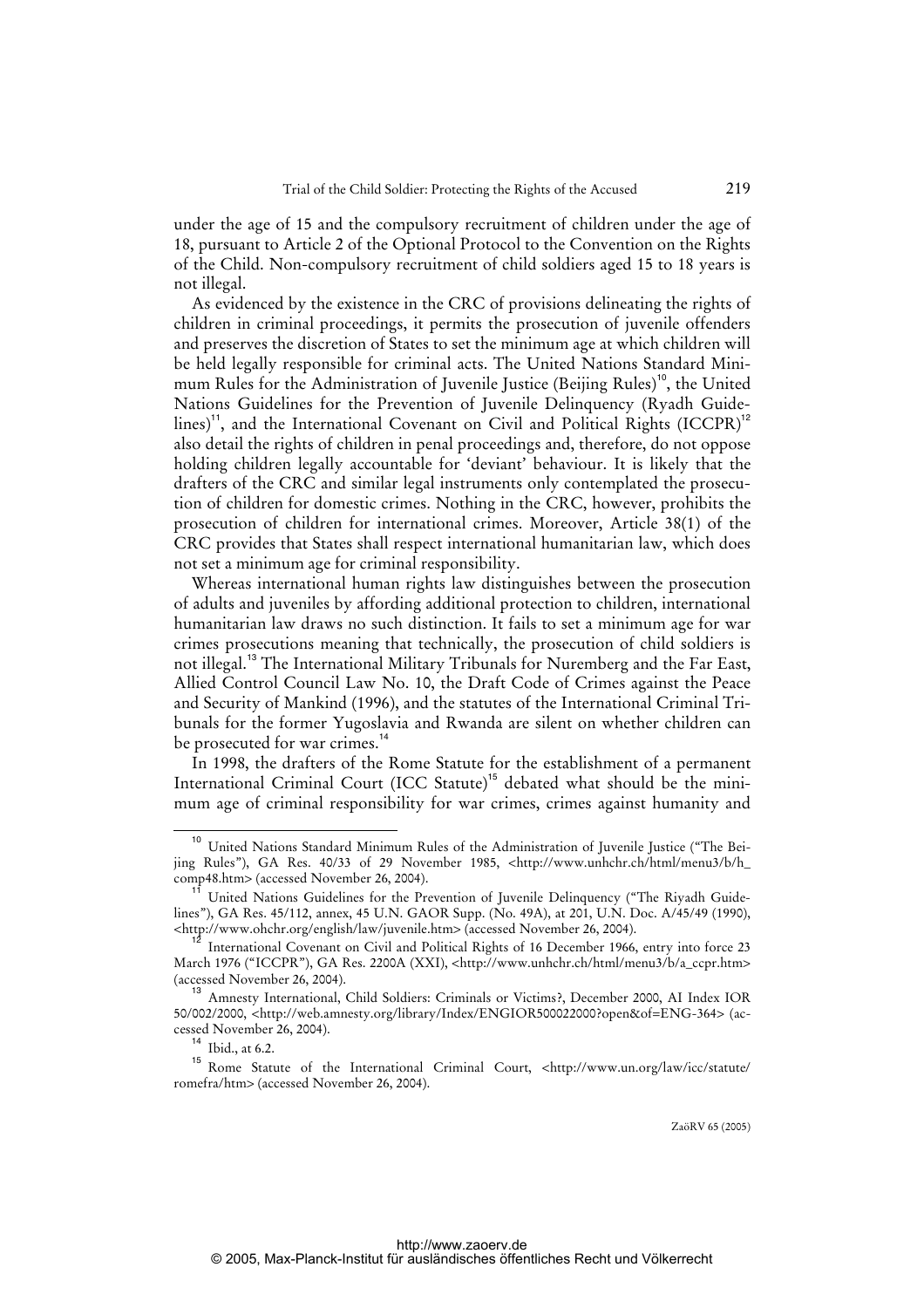genocide. Article 26 of the ICC Statute states that the Court has no jurisdiction to prosecute persons who were under 18 when they allegedly committed a crime. This provision must not be mistaken for a pronouncement of customary international law on the criminal responsibility of minors.<sup>16</sup> Rather, the jurisdiction of the Court represents the absence of an international consensus on this issue and was indicative of a political compromise rather than a legal principle.<sup>17</sup> As one commentator rightly remarks, the ICC Statute does not prohibit the domestic prosecution of international crimes.<sup>18</sup> If a child soldier is prosecuted at the national level, the challenge is to ensure that child rights enshrined in international legal instruments are recognized and respected.

Subsequent to the advent of the ICC Statute, the Statute of the Special Court for Sierra Leone (SCSL Statute) was drafted.<sup>19</sup> Article 7 of the SCSL Statute gives the Court jurisdiction to prosecute children who were between the ages of 15 and 18 at the time an offence was allegedly committed. Children who are tried before the Court shall be treated as follows:

… with dignity and a sense of worth, taking into account his or her young age and the desirability of promoting his or her rehabilitation, reintegration into and assumption of a constructive role in society, and in accordance with international human rights standards, in particular the rights of the child. $^{20}$ 

In practice, it is unlikely that the Court will prosecute any children.<sup>21</sup> The Court is constrained by its mandate to prosecute those with the 'greatest responsibility' and by its budget, which will enable the prosecution of only 20 or so individuals.<sup>22</sup> Nevertheless, the SCSL Statute sets a precedent under international law for the permissibility of prosecuting children for war crimes, crimes against humanity and genocide.<sup>23</sup> As such, child rights advocates must begin to consider how international human rights law and humanitarian law can creatively be used to protect the rights of child soldiers in judicial proceedings and be adapted to take account of children's physical and mental immaturity, as well as the circumstances that lead to their participation in an armed conflict.

<sup>16</sup> Supra note 5, at 6-7; see also Per S a l a n d, "International Criminal Law Principles" The International Criminal Court: The Making of the Rome Statute, Issues, Negotiations, Results*.* Roy S. L e e (ed.), August 1999, 200-202, cited in: *supra* note 13, at 6.2.

<sup>17</sup> *Supra* note 13, at 6.2.

<sup>18</sup> *Supra* note 3, at \*180.

<sup>19</sup> [Statute of the Special Court for Sierra Leone, SC Res. 1315\(2000\), August 14, 2000, <http://](http://www.sierra-leone.org/specialcourtstatute.html) www.sierra-leone.org/specialcourtstatute.html> (accessed November 26, 2004).

<sup>&</sup>lt;sup>20</sup> Ibid., at Article 7.

<sup>21</sup> Laura R. Ha l l /Nahal K a z e m i , Prospects for Justice and Reconciliation in Sierra Leone, Harvard International Law Journal, Winter 2003, online: Westlaw, at \*296.

<sup>&</sup>lt;sup>22</sup> Ismene Zarifis, Sierra Leone's Search for Justice and Accountability of Child Soldiers, Human Rights Brief, Spring 2002, online: Westlaw, at \*20; ibid.

<sup>23</sup> Ibid.; *supra* note 21, at \*297.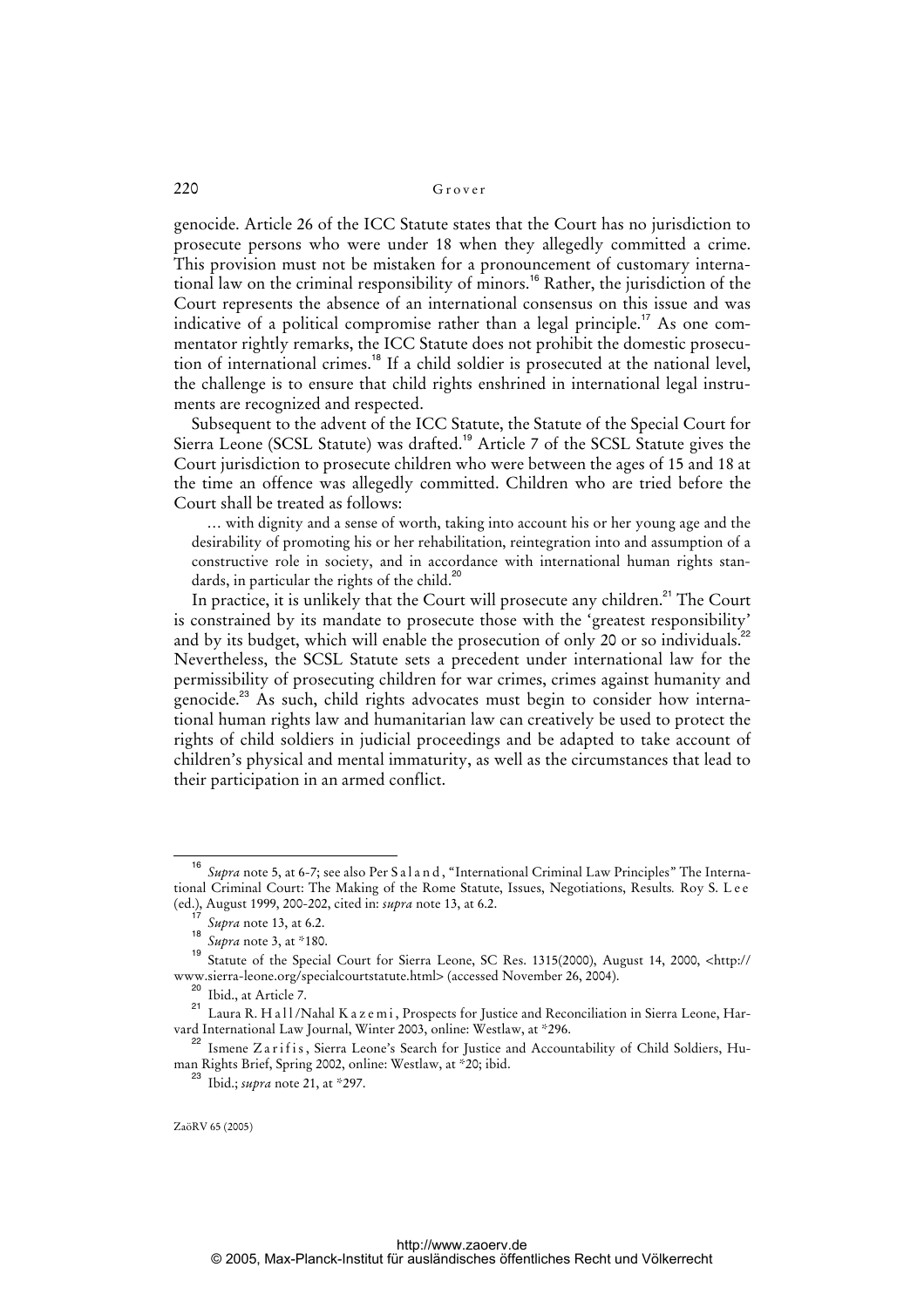### **Detention**

Article 37(b) of the CRC states:

No child shall be deprived of his or her liberty unlawfully or arbitrarily. The arrest, detention or imprisonment of a child shall be in conformity with the law and shall be used only as a measure of last resort and for the shortest appropriate period of time;<sup>24</sup>

It might be difficult to secure the release of a child soldier prior to the commencement of his or her trial given the gravity of the crimes charged. Although a primary consideration<sup>25</sup>, the best interests of a child soldier might be balanced against national security interests and the concerns of victims. Ultimately, pre-trial detention might even protect a child from anxious adult soldiers threatening harm should he or she provide authorities with information about their involvement in a conflict.<sup>26</sup> Pre-trial detention in this context would likely satisfy the "measure of last resort" requirement in Article 37(b) of the CRC.

If a child soldier is detained, the CRC states that he or she must be treated with humanity, dignity and in accordance with his or her age.<sup>27</sup> A child also has the right to promptly receive the assistance of legal counsel to challenge the legality of his or her detention, which must be promptly determined by a competent, independent and impartial body.<sup>28</sup> The Beijing Rules, which contain similar provisions, are not legally binding but are "designed to serve as a convenient standard of reference".<sup>29</sup>

The Beijing Rules state that the parents or guardians of an apprehended child must be notified as soon as possible.<sup>30</sup> Additionally, they enumerate alternatives to detention pending trial, namely, "… close supervision, intensive care or placement with a family or in an educational setting or home".<sup>31</sup> The difficulty with contacting a child soldier's parents upon apprehension or arranging family placement pending trial is that often, child soldiers do not know how to contact their parents. Family separation is common during armed conflict and efforts need to be made to trace the families of children involved in armed conflict as soon as possible.

The Beijing Rules also list the types of assistance that juveniles shall receive during detention. These include: social, educational, vocational, psychological, medical and physical care.<sup>32</sup> Ideally, a State prosecuting a child soldier will possess adequate resources to provide such assistance. In reality, countries that have been ravaged by

<sup>24</sup>  $\frac{^{24}}{^{25}}$  *Supra* note 6.

Ibid., at Article 3.

<sup>26</sup> *Supra* note 16 (C o h n article).

<sup>27</sup> *Supra* note 6, at Article 37(c).

<sup>28</sup> Ibid.

<sup>29</sup> *Supra* note 10; For greater detail of the conditions for juvenile detention generally endorsed by the United Nations see United Nations rules for the Protection of Juveniles Deprived of their Liberty, GA Res. 45/113, annex, 45 U.N. GAOR Supp. (No. 49A), at 205, U.N. Doc. A/45/49 (1990). These rules are endorsed in Article 13.3 of the Beijing Rules but are not legally binding.

<sup>30</sup> *Supra* note 10, at Article 10(1).

 $31$  Ibid., at Article 13(2).

 $32$  Ibid., at Article 13(5).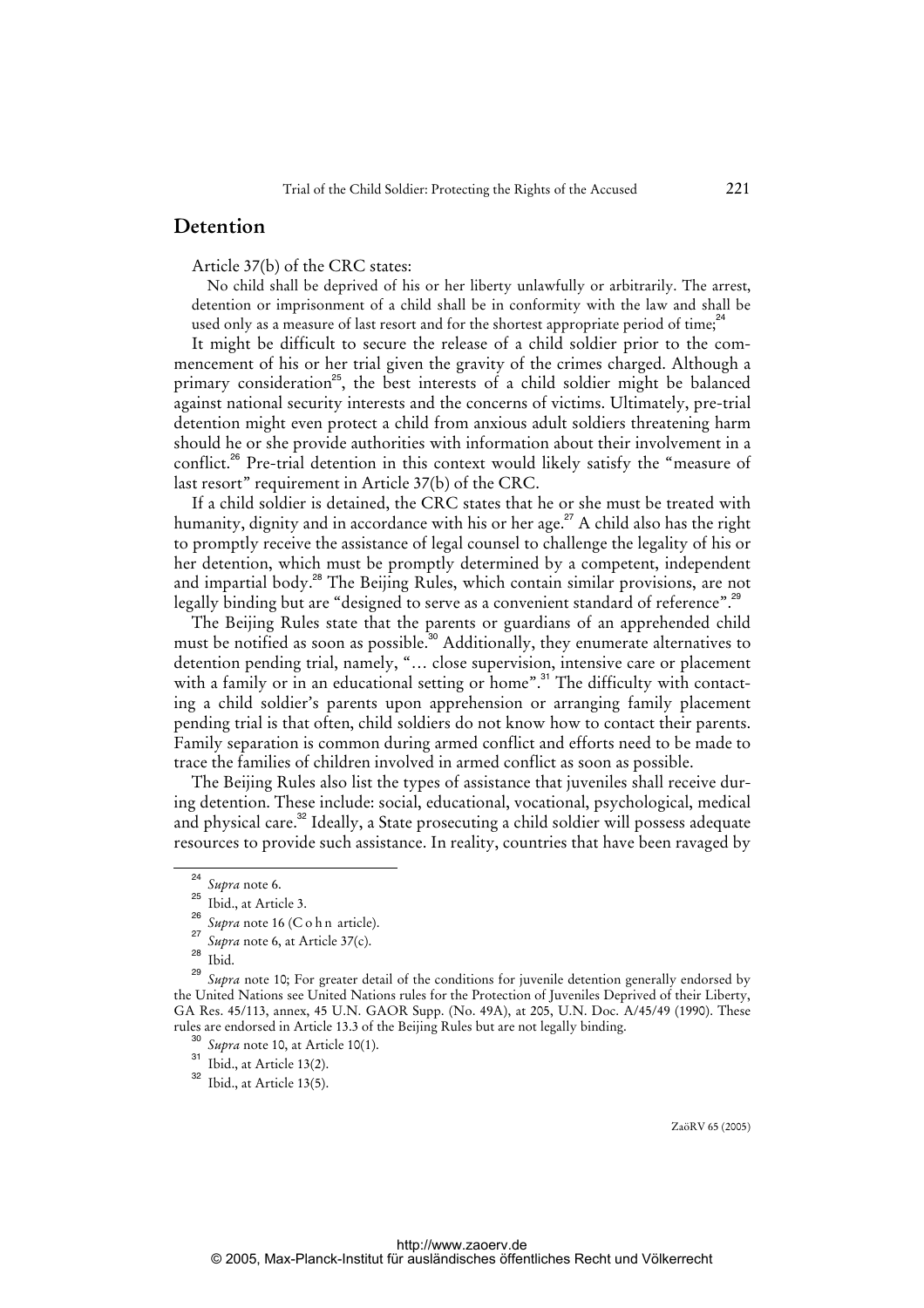violence lack many of the human and material resources to have fully operational judicial, education and social systems.<sup>33</sup> Since an international rather than domestic court would presumably have greater resources at its disposal, the prosecution of child soldiers at the international level would likely improve a child soldier's pretrial detention conditions. This is evidenced by the stark contrast in detention conditions of indictees awaiting trial before the International Criminal Tribunal for the Former Yugoslavia (ICTY) in the Hague as compared to those in Rwandan prisons awaiting domestic prosecution.

Article 38(1) of the CRC states that parties to the Convention will respect the rules of international humanitarian law that are relevant to children. Under international criminal law, the protection afforded to persons detained varies according to the individual's status as either a prisoner of war or civilian internee. This classification principally stems from the important distinction drawn during armed conflict between combatants and civilians.<sup>34</sup> A child soldier is considered a combatant under international criminal law if he or she falls into one of the following categories:

1. Member of a state's armed forces, including militias and volunteer corps that are part of  $it^{35}$ 

2. Member of a state's militia or volunteer corps if the organization has a military hierarchy, a distinctive emblem, carries arms openly and respects the laws and customs of war<sup>36</sup>

3. Member of an armed force that pledges allegiance to an authority that the Detaining Power does not recognize<sup>37</sup>

4. Inhabitant of a non-occupied territory that spontaneously resists an invasion by enemy forces<sup>38</sup>

If a child combatant does not fall into one of the above categories, he or she has civilian status.<sup>39</sup> If the civilian status of a child soldier can be proven, he or she will be afforded greater protection under international humanitarian law than if he or she is deemed a combatant. As a civilian internee, a child soldier would have the right "… to be reunited with their parents … to be given physical conditions of internment appropriate to their age and additional food in proportion to their

<sup>33</sup> *Supra* note 1, at para. 252 (Only 20 % of the judiciary survived after the Rwandan genocide).

<sup>34</sup> Support staff of armed forces is granted prisoner of war status. See Article 4(A)4 and 4(A)5, 1949 Geneva Convention III Relative to the Treatment of Prisoners of War, in: R o b e r t s / G u e l f f (note 7), at 215.

<sup>&</sup>lt;sup>35</sup> Ibid., at Article 4(A)1; "Armed forces" is defined in Article 43 of Additional Protocol I to the Geneva Conventions, *supra* note 7.

<sup>36</sup> *Supra* note 35, at Article 4(A)2.

 $37$  Ibid., at Article 4(A)3.

 $rac{38}{101 \text{th}}$  Ibid., at Article 4(A)6.

Supra note 7, at Article 50 (Additional Protocol I).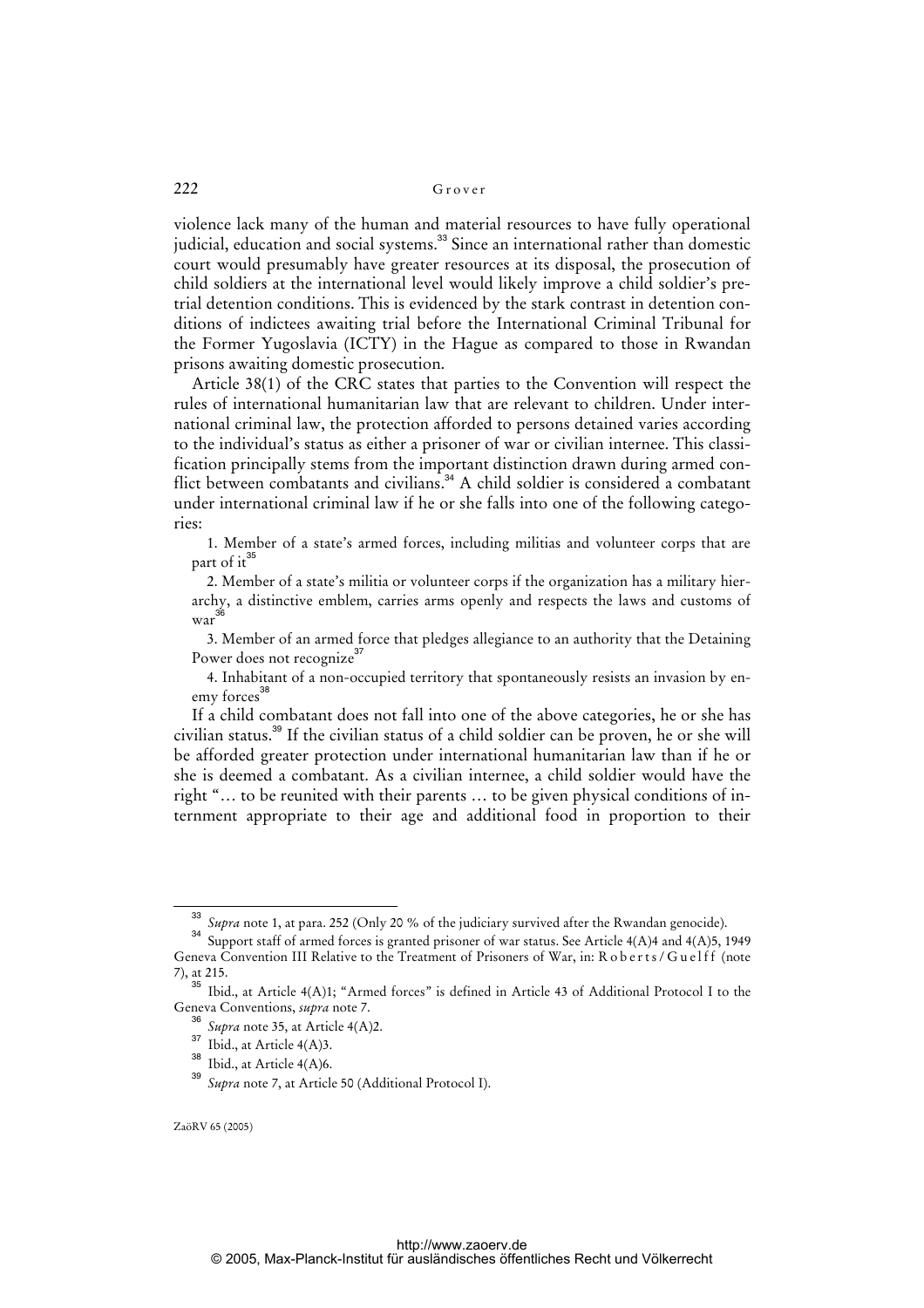physiological needs, to receive education and be able to have physical exercise,  $etc.$ ".

If a child soldier is a combatant, he or she is protected by prisoner of war status during detention.<sup>41</sup> Although the provisions relating to prisoner of war status do not draw a distinction between children and adults, María Teresa Dutli of the International Red Cross argues that child combatants must be given privileged treatment in accordance with the special protection that international humanitarian law provides for them in Article 77(1) of the first Additional Protocol to the Geneva Conventions:<sup>42</sup>

Children shall be the object of special respect and shall be protected against any form of indecent assault. The Parties to the conflict shall provide them with the care and aid they require whether because of their age or for any other reason.<sup>43</sup>

Through this general provision for the protection of children during an international armed conflict, child rights advocates should try to bring in and secure all of the detention conditions for children that are set out in international human rights instruments. Just as important is Article 77(3), which states:

If, in exceptional cases ... children who have not attained the age of fifteen years take a direct part in hostilities and fall into the power of an adverse Party, they shall continue to benefit from the special protection accorded by this Article, whether or not they are prisoners of war.

This provision effectively erases for children under the age of 15 the conventional distinction between combatant and civilian in international armed conflict, meaning that a child soldier detained by an adverse Party must be provided with care and aid in accordance with his or her age. The difficulty with invoking Article 77 is that the customary status of both of the Additional Protocols to the Geneva Conventions is disputed and, therefore, they likely only bind signatories.

Concerns about detained children being morally corrupted by their adult counterparts<sup>44</sup> has lead to stipulations in several international human rights instruments that children must be detained separately from adults<sup>45</sup> unless non-separation is in a child's best interests.<sup>46</sup> The ICCPR states that accused persons shall, except in exceptional circumstances, be segregated from convicted persons.<sup>47</sup> Additional Protocol I to the Geneva Conventions also requires the separation of detained adults and children except to accommodate families.<sup>48</sup> Two problems arise with respect to

<sup>&</sup>lt;sup>40</sup> Maria Teresa Dutli, Captured Child Combatants, 278 International Review of the Red Cross 421 (1990), at 428 f. Respectively Articles 82, 85 (paragraph 2), 89 (paragraph 5) and 94 of the Fourth Geneva Convention.

<sup>&</sup>lt;sup>41</sup> Ibid., at 426.

<sup>42</sup> Ibid., at 427; see *supra* note 7, at Article 77(1) (Additional Protocol I). 43

*Supra* note 7, at Article 77(1) (Additional Protocol I). 44

*Supra* note 10, Commentary to Article 13(4).

<sup>45</sup> *Supra* note 6, at Article 37(c); *supra* note 10, at Article 13(4); *supra* note 12, at Article 10(2)(b).

<sup>46</sup> *Supra* note 6, at Article 37(c).

<sup>47</sup> <sup>47</sup> *Supra* note 12, at Article 10(2)(a).

Supra note 7, at Article 77(4) (Additional Protocol I).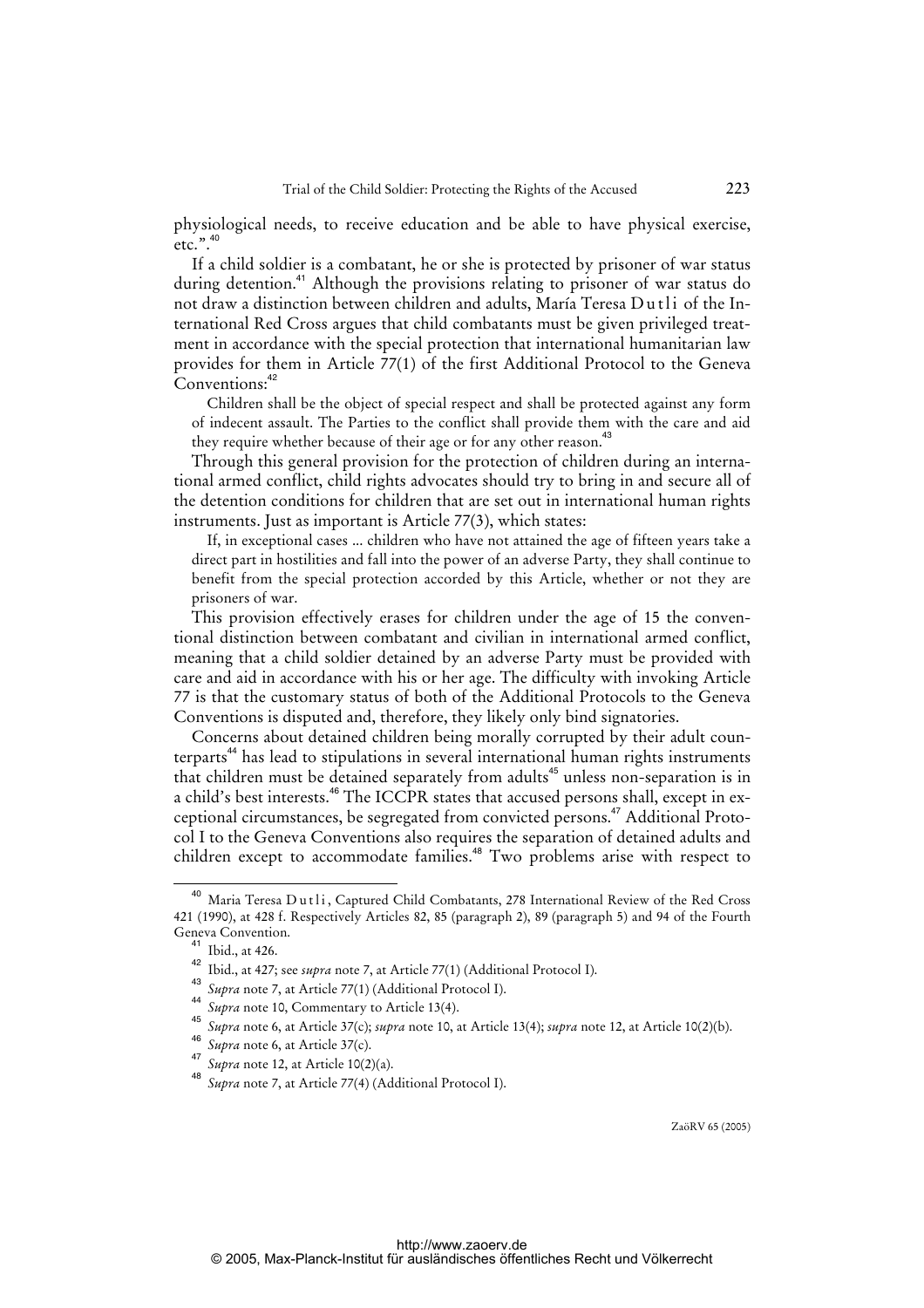child soldiers. First, in a post-conflict society, it will be difficult for children to provide officials with proof of their age. This problem could be remedied by not requiring documentation and instead, placing a duty on officials to assess an individual's age for detention purposes based on objective criteria and with a presumption in favour of youth. Second, in the context of politically motivated offences, there exists some controversy as to whether separation is in the best interests of children.

Palestinian experts and lawyers argue that children charged with security offences should be detained alongside adults accused of similar offences. They assert that the traditional concerns about physical and moral threats are inapplicable for offences arising from a struggle against occupation.<sup>49</sup> They further contend that non-separation would permit adults to confer the following benefits on children: education<sup>50</sup>, psychological and material care<sup>51</sup>, and the facilitation of better relations between detained children.<sup>52</sup> Putting aside the difficulty of distinguishing between ordinary and political crimes<sup>53</sup>, the law requires that the issue of separation be decided on a case-by-case basis by assessing what is in the best interests of the child concerned.<sup>54</sup> Part of this assessment should include discussing with the child his or her preferences. Informing a child soldier of his or her rights and asking whether he or she wishes to be detained with adult comrades respects a child's autonomy and enriches the 'best interests' analysis.

## **Procedural Safeguards**

International human rights and humanitarian law set out a number of procedural safeguards to protect the rights of the accused in judicial proceedings. International human rights law affords additional protection to juvenile offenders in light of their vulnerability. Article 40 of the CRC states that every child accused of infringing penal law has the right to be treated with dignity, in accordance with human rights and fundamental freedoms. The procedure employed for prosecuting a child must be flexible and adaptable to a child's age. For example, the European Court of Human Rights held that an 11-year old boy could not be expected to participate in an adult courtroom with an intimidating atmosphere and procedures only minimally adapted to his age.<sup>55</sup> The protections and rights afforded to children under Article 40 include the following: no retroactive application of the law,

<sup>&</sup>lt;sup>49</sup> Philip V e e r m a n / Adir W a l d m a n, When Can Children and Adolescents be Detained Separately from Adults?, 4 International Journal of Children's Rights 147 (1996), at 150.

Ibid., at 152-3 (Prison is regarded by some children as a university for political activists).

<sup>&</sup>lt;sup>51</sup> Ibid., at 153-4.

 $52$  Ibid., at 155.

<sup>53</sup> Ibid., at 150.

<sup>54</sup> Ibid., at 152 and 159.

<sup>55</sup> *V v. United Kingdom,* 16 December 1999, European Court of Human Rights, cited in: *supra*  note 13, at 6.3.1.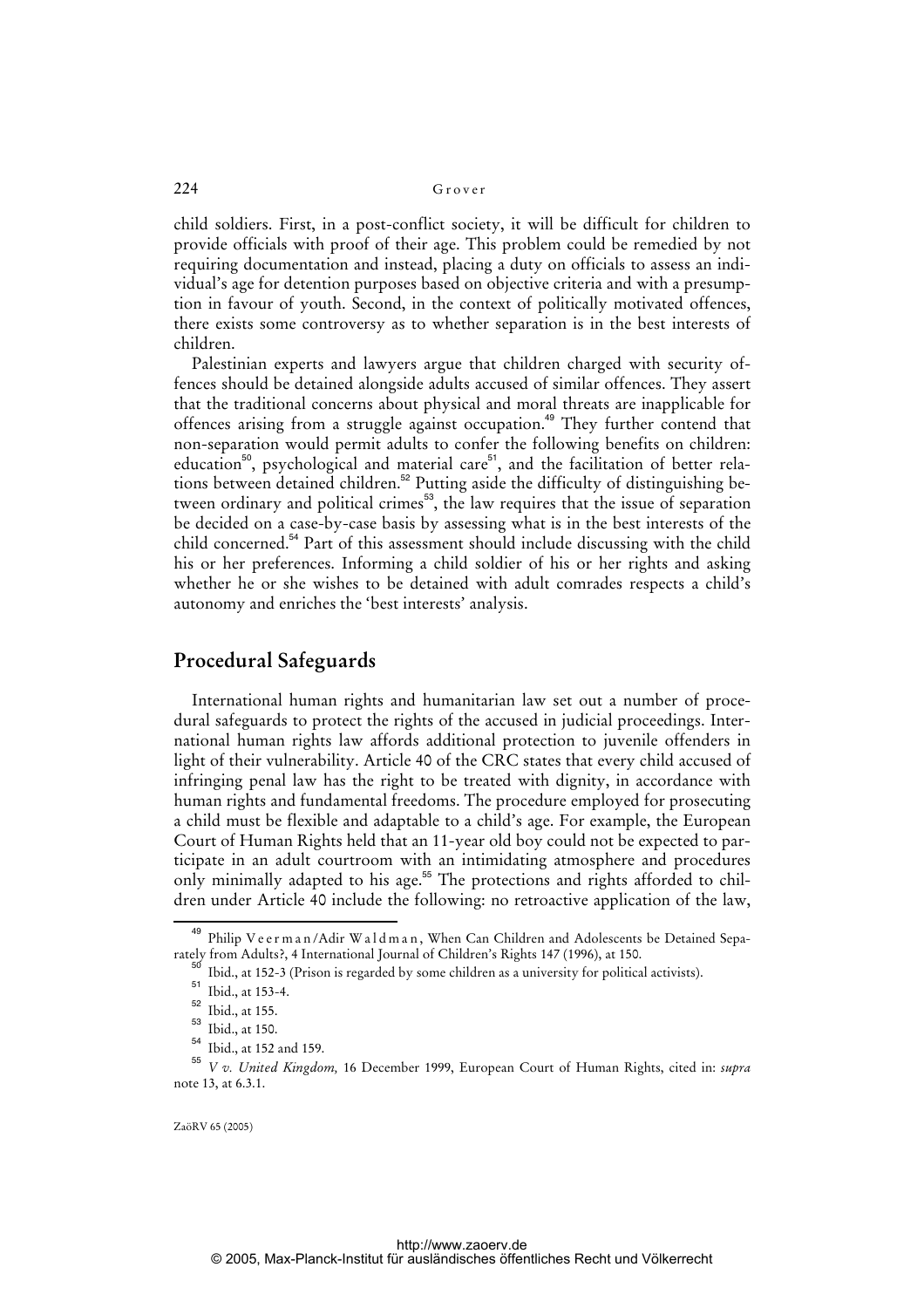the presumption of innocence, prompt notification of charges, assistance to prepare a defence, to be tried without delay by an impartial body, to have a fair hearing according to law, to remain silent and not testify, to present a case, to crossexamine witnesses, to appeal the decision, to have an interpreter and to have one's privacy protected.

At an international war crimes trial, unique issues arise in guaranteeing a trial by a competent and impartial authority. Although a judge must be impartial in that he or she must not favour one party over the other, a judge who presides over a case involving a child soldier must be sufficiently aware of the cultural context in which the child was raised. Michael Corriero suggests that if it is not possible to select a qualified judge from the country in which the alleged atrocities were committed, it might be useful for a court to employ the assistance of lay advisors or community representatives who can answer a court's questions about local customs, norms and practices as well as provide an unofficial version of the events that transpired during the conflict.<sup>56</sup> Indeed, this is the practice in South African courts.<sup>57</sup>

Article 7 of the Beijing Rules nearly replicates the procedural safeguards contained in Article 40 of the CRC.<sup>58</sup> Article 6 states that discretion should be built into all stages of the proceedings so that the "varying special needs of juveniles" can be taken into account. Anticipated threats from adults who fear that a child's testimony will expose him or her to prosecution mean that juveniles who participate in war crimes trials, either as the accused or as witnesses, need protection.<sup>59</sup> As well, children involved in such proceedings might suffer from post-traumatic stress disorder and so it is extremely important that they are not re-traumatized when they are interviewed at the investigative phase and questioned in court.<sup>60</sup> Articles 6(3) and 22 emphasize the need for professionalism and training of persons who work with children in the criminal justice system. It is essential that when prosecuting a child soldier, key positions within the legal system be given to persons with expertise in juvenile justice, child rights and child protection.<sup>6</sup>

<sup>&</sup>lt;sup>56</sup> Michael A. Corriero, The Involvement and Protection of Children in Truth and Justice-Seeking Processes: The Special Court for Sierra Leone, New York Law School Journal of Human Rights, Summer 2002, online: Westlaw, at \*360.

 $357$  Ibid.

<sup>58</sup> Article 8 deals with the right to privacy and Article 20 deals with the avoidance of unnecessary delay. Article 14 states that a competent authority shall try a juvenile offender in a manner that accords with the principles of a fair and just trial. Article 14 also states that the proceedings "shall be conducive to the best interests of the juvenile" and allow him or her to participate in the trial process. Article 15 confers a right to legal counsel and the participation of parents or guardians in the proceedings.

<sup>59</sup> *Supra* note 16 (C o h n ) at 28.

 $60$  Ibid., at 32.

<sup>61</sup> Ibid., at 28, 31 and 32.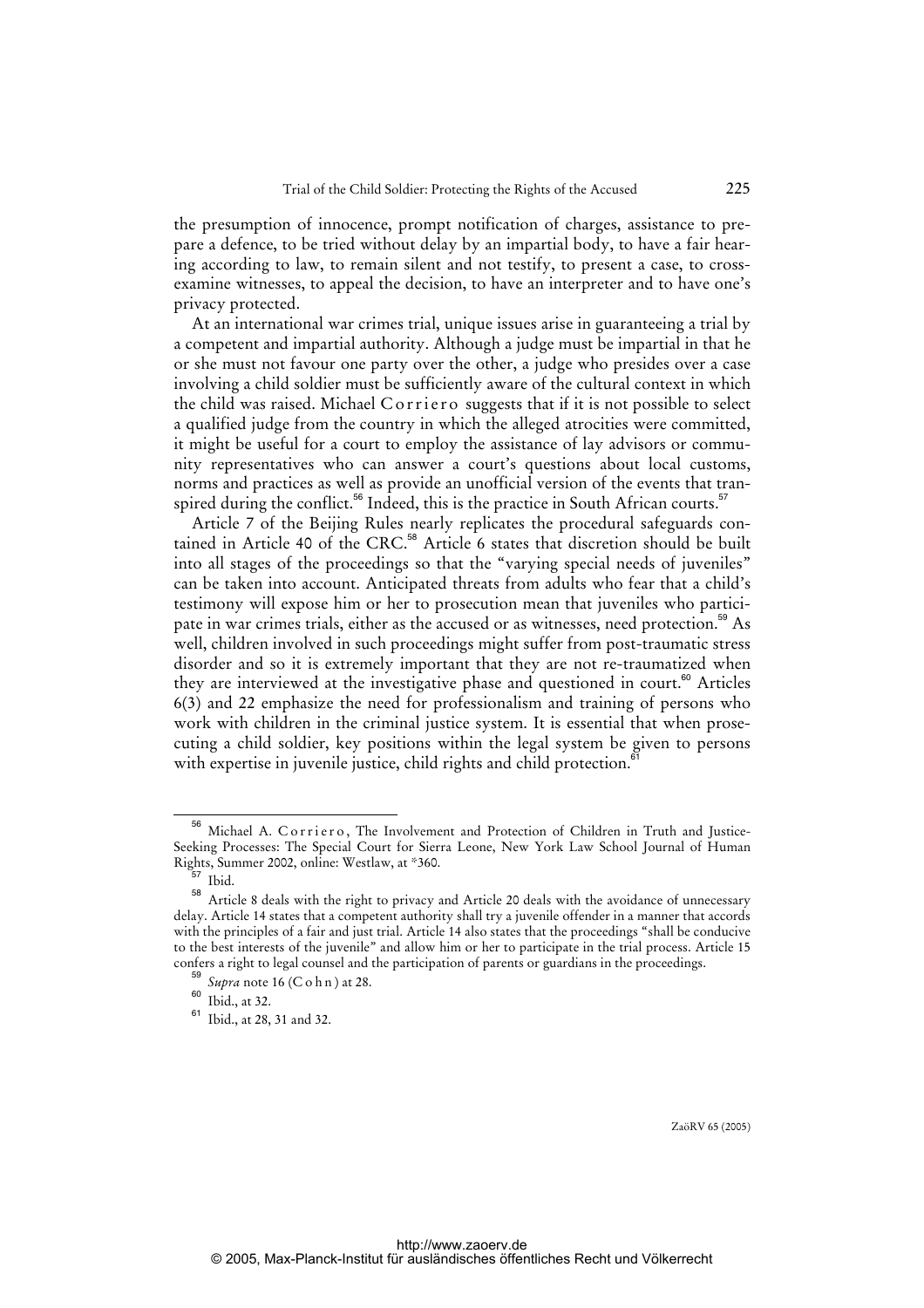The Four Geneva Conventions of 1949<sup>62</sup> and two additional Protocols of 1977<sup>63</sup> can also be used to safeguard the rights of child soldiers in judicial proceedings. If the conflict is international in character, humanitarian law envisages judicial proceedings being commenced by a Detaining Power against a prisoner of war in a military court. Chapter three of the Third Geneva Convention Relative to the Treatment of Prisoners of War (Third Geneva Convention) enumerates the procedural safeguards and rights of the accused in such trials. These include the principle of non-retroactivity<sup>64</sup>, the right to be promptly informed of the charges<sup>65</sup>, assistance by a qualified lawyer to prepare a defence<sup>66</sup>, to be tried without delay by an impartial and independent judicial body $67$ , to present a case $68$ , to appeal the deci $sion^{69}$ , and to have an interpreter<sup>70</sup>. Unlike Article 40 of the CRC, none of the provisions mention the right to be presumed innocent, to have a fair hearing according to law, the right to remain silent and not testify, the right to cross-examine witnesses, or the right to privacy. The trial is public unless, owing to exceptional State security concerns, the hearing is held in  $camera.^{71}$  In spite of these shortcomings, chapter three contains additional procedural safeguards that are not found in the CRC. The prisoner of war must be provided with assistance from a qualified lawyer, he or she cannot be morally or physically coerced into admitting guilt<sup>72</sup>, documents, including those detailing the charges against the accused must be in a language that he or she understands<sup> $\bar{7}3$ </sup>, and he or she must be informed immed iately after being sentenced of the right to appeal in a language he or she understands<sup>74</sup>. The differences between the rights enumerated in the CRC and the Third Geneva Convention highlight the importance of invoking both international criminal and human rights instruments to safeguard the rights of child soldiers in judicial proceedings.

<sup>1949</sup> Geneva Convention I for the Amelioration of the Condition of the Wounded and Sick in Armed Forces in the Field, R o b e rts / G u e l f f (note 7), at 169; 1949 Geneva Convention II for the Amelioration of the Condition of Wounded, Sick and Shipwrecked Members of Armed Forces at Sea, R o b e r t s / G u e l f f (note 7), at 193; 1949 Geneva Convention III Relative to the Treatment of Prisoners of War, R o b e r t s / G u e l f (note 7), at 215; 1949 Geneva Convention IV Relative to the Protection of Civilians in Time of War, R o b e r t s / G u e l f f (note 7), at 271.

<sup>63</sup> *Supra* note 7.

<sup>64</sup> *Supra* note 64 (Geneva Convention III), at Article 99.

 $^{65}$  Ibid., at Article 104.

 $^{66}$  Ibid., at Article 99 and 105.

 $^{67}$  Ibid., at Article 84.

 $^{68}$  Ibid., at Article 99 and 105.

 $\frac{69}{70}$  Ibid., at 106.

 $\frac{70}{71}$  Ibid., at Article 105.

 $\frac{71}{72}$  Ibid.

 $\frac{72}{73}$  Ibid., at Article 99.

 $^{73}$  Ibid., at Article 105.

Ibid., at Article 107.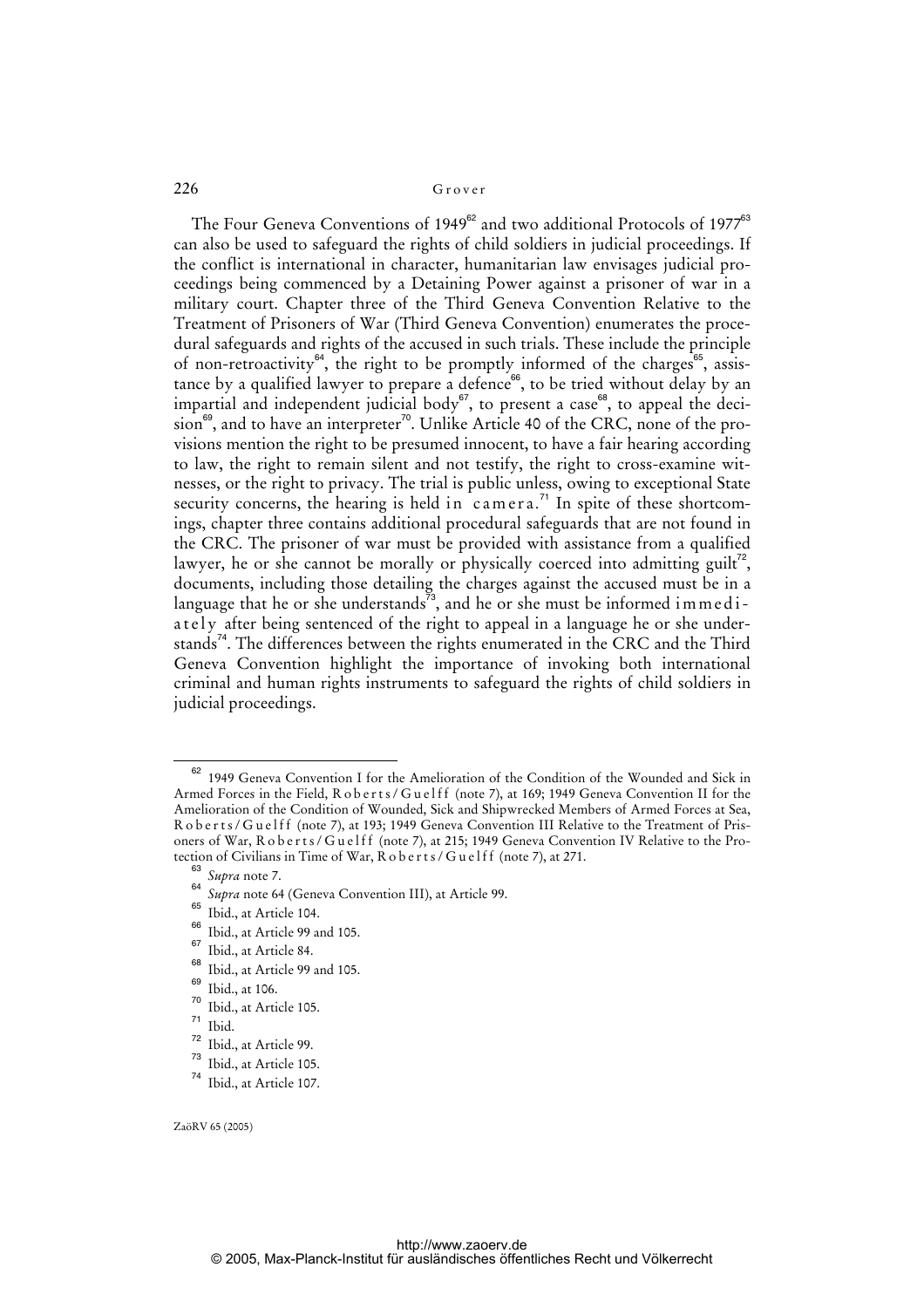The procedural guarantees in judicial proceedings arising from crimes alleged to have occurred as part of a n on-international armed conflict are stated in Article 6(2) of the Second Additional Protocol to the Geneva Conventions.<sup>75</sup> A child soldier against whom a criminal prosecution is commenced must be informed of the charges against him or her without delay, afforded all of the necessary rights during trial and means of defence, presumed innocent until proven guilty according to law, tried in his or her presence, and not be compelled to testify against him or herself or to confess guilt.<sup>76</sup> The principle of non-retroactivity also applies in this context.<sup>77</sup>

Beyond procedural safeguards, it is essential that child rights lawyers and scholars interrogate the legality of substantive international criminal law against the backdrop of child rights. For example, Sarah Wells challenges the conventional distinction that is drawn between combatants and non-combatants.<sup>78</sup> She argues that the illegal recruitment of child soldiers amounts to a crime against humanity in some cases and, therefore, it is illogical to treat child soldiers as combatants.<sup>79</sup> Procedural rights are not enough if the substantive law applied to the acts of child soldiers is inconsistent with international human rights. To exclusively guard against violations of procedural rights would be to adopt an impoverished notion of protecting the best interests of child soldiers. International human rights law has developed enormously since the Second World War. This is evidenced by the fact that the ICTY<sup>80</sup>, the International Criminal Tribunal for Rwanda (ICTR)<sup>81</sup>, the ICC<sup>82</sup> and the SCSL<sup>83</sup> all contain as part of their mandates respect for international human rights law. This respect surely extends beyond procedural safeguards to the jurisprudential development of substantive international humanitarian law.

<sup>75</sup> *Supra* note 7.

 $\frac{76}{77}$  Ibid., at Article 6(2) (Additional Protocol II).

Ibid., at Article 6(2)(c) (Additional Protocol II).

Sarah L. W e l l s, Crimes Against Child Soldiers in Armed Conflict Situations: Application and Limits of International Humanitarian Law, Tulane Journal of International and Comparative Law, Spring 2004, online: Lexis-Nexis.

Ibid.

<sup>&</sup>lt;sup>80</sup> William A. Schabas, Sentencing By International Tribunals: A Human Rights Approach, Duke Journal of Comparative and International Law, Spring 1997, online: Westlaw, at \*467; Statute of the International Criminal Tribunal for the former Yugoslavia, S.C. Res. 808, U.N. SCOR, 48<sup>th</sup> Sess.,  $48<sup>th</sup> Sess., 3217<sup>th</sup> mtg., Annex, U.N. Doc. S/RES/808 (1993).$ <sup>81</sup>

<sup>81</sup> Ibid.; Statute of the International Criminal Tribunal for Rwanda, S.C. Res. 955, U.N. SCOR, 49th Sess., 3453d mtg., Annex, U.N. Doc. S/RES/955 (1994).

<sup>82</sup> *Supra* note 15.

<sup>83</sup> *Supra* note 19.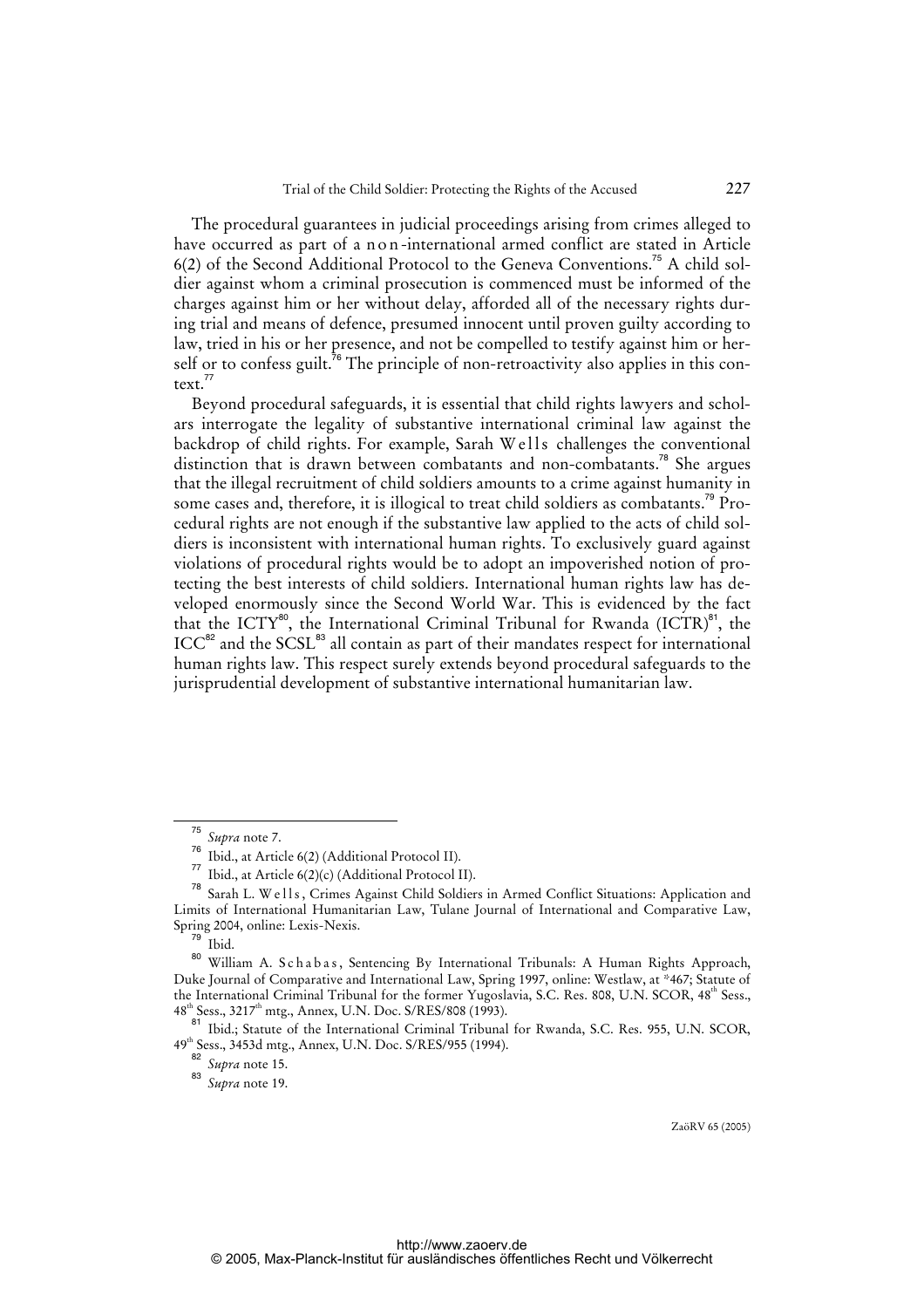## **Culpability**

Perhaps the greatest legal challenge that must be confronted by judges presiding over a child soldier's trial is assessing culpability. First, however, there is the matter of determining a child soldier's fitness and competence to stand trial. Two types of inquiries would be appropriate at this stage. First, is the minimum age for holding child soldiers criminally responsible reasonable? Article 4 of the Beijing Rules states that the minimum age should not be too low and that States should consider the emotional, mental and intellectual maturity of children.<sup>84</sup> The Committee on the Rights of the Child cautions that subjective or imprecise criteria including puberty or the child's personality should not be used to assess children's criminal responsibility.<sup>85</sup> If a minimum age is fixed under international law, national courts presiding over child soldier trials should respect this standard. Not only is this a just practice but it will also reduce fragmentation within international law.

Upon being satisfied that the minimum age of criminal responsibility is reasonable, a judge must satisfy him or herself that the indicted child soldier is physically, emotionally and mentally fit to stand trial. Three problems may arise at this stage. First, a child soldier might be physically unable to spend days seated in a courtroom due to poor health or war injuries. In this case, a court can order that the child receive medical care, that the courtroom be equipped with facilities that meet the child's physical needs and that an appropriate trial schedule be set. Second, an assessment of emotional fitness might reveal that a child soldier suffers from posttraumatic stress disorder and, therefore, a trial could re-traumatize him or her. Here, he or she can receive therapy and commencement of the trial can be postponed. Third, a psychiatric assessment might reveal that a child soldier has an insufficient understanding of right and wrong.

[J]ustice presupposes that the party to be punished has an undiminished capacity to exercise his free will to choose between right and wrong. This, in turn, presupposes that the party to be punished has a fair opportunity to learn and be exposed to accepted standards of behavior and the morality of his culture. … How do you exact conformity with a specific moral code of a society, when children may be unaware of its existence [?]…<sup>86</sup>

For some, childhood is spent surrounded by conflict resulting in stunted mental, physical, emotional, cognitive, social and moral development.<sup>87</sup> For this reason, the prosecution of child soldiers in a certain context might be altogether inappropriate.

Culpability is assessed when evidence is submitted to prove the *actus reus* and *mens rea* of an offence. For serious crimes, society's condemnation and punishment of the accused is justified in part by establishing that the accused knowingly or intentionally committed the prohibited act, that he or she possessed a guilty

<sup>84</sup> *Supra* note 10.

<sup>85</sup> *Supra* note 49, at footnote 245, Committee on the Rights of the Child, U.N. Doc. CRC/C/46, para. 203-38.

<sup>86</sup> *Supra* note 57, at \*351.

<sup>87</sup> *Supra* note 1, at paras. 41 and 50.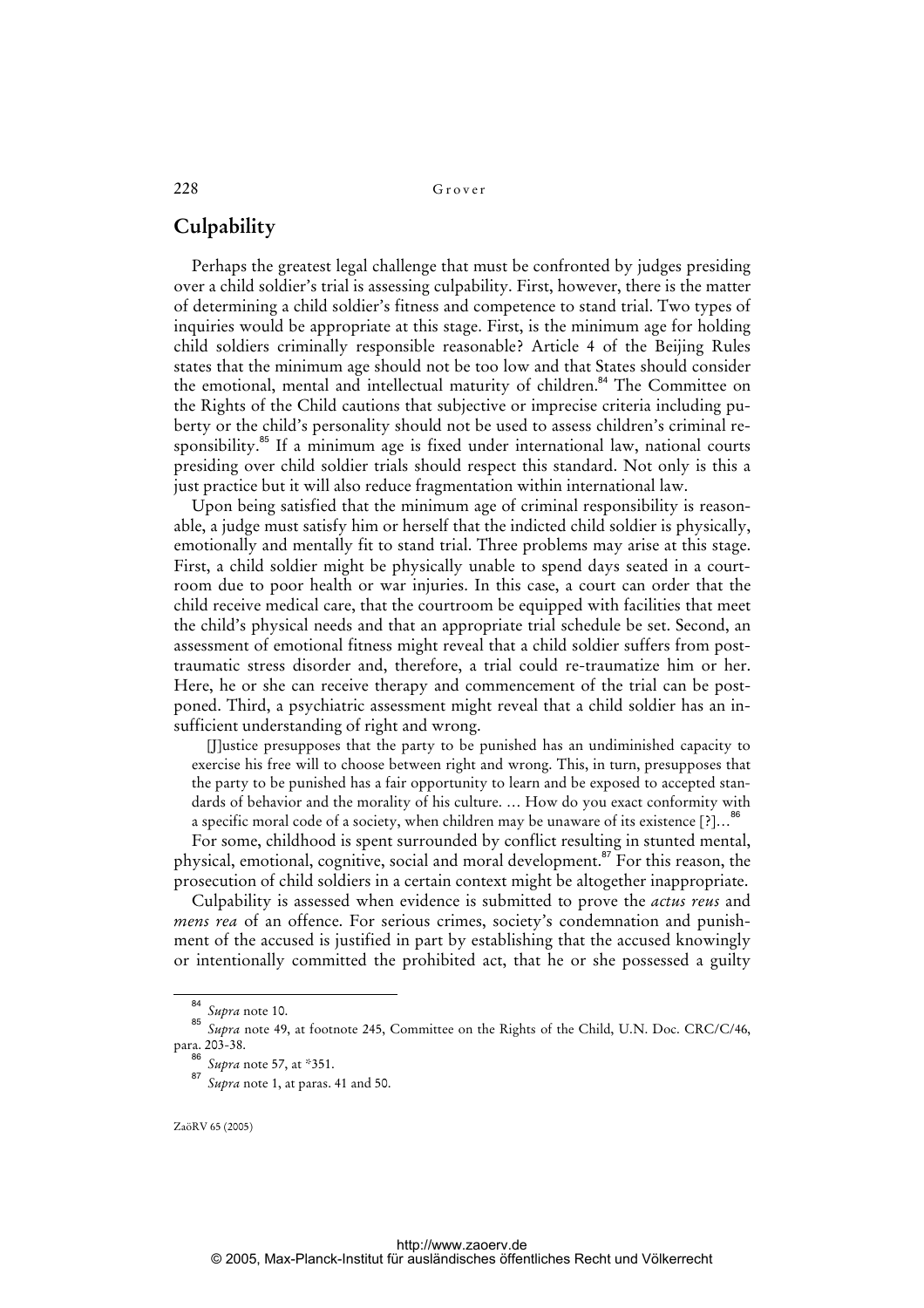mind. The accused must have intended both the act and its consequences. Some young children have an almost cartoonish understanding of acts and their consequences<sup>88</sup>, meaning that it may be difficult to prove that a child soldier possessed the requisite intent. In particular, the *mens rea* requirements for genocide and crimes against humanity are difficult to prove generally, let alone with respect to child soldiers. To prove that a child soldier committed genocide, the prosecution must prove beyond a reasonable doubt that he or she possessed the specific "intent to destroy [a protected group] in whole or in part".<sup>89</sup> Given the mental immaturity of children and the fact that they are generally recruited to advance causes other then their own, it will be difficult to prove that the accused genuinely intended to destroy an entire segment of a population.<sup>90</sup>

For crimes against humanity, there is a general or chapeau *mens rea* requirement as well as a specific *mens rea* requirement for each of the underlying offences such as murder, torture, rape and persecution.<sup>91</sup> First, the prosecution must prove beyond a reasonable doubt that the child soldier possessed knowledge of an attack on a civilian population and his or her role in it.<sup>92</sup> Knowledge of participation or knowingly taking the risk of participating in the attack will suffice.<sup> $\hat{9}$ 3</sup> It need not be proven that the child soldier knew the specific details of the attack.<sup>94</sup> However, given the propensity of young males to defer to rather than challenge authority $\overset{\text{95}}{ }$ , a child soldier might not realize that a specific segment of a population is being targeted. Even if this were proven, there are additional *mens rea* requirements for each crime against humanity. For example, persecution on political, racial or religious grounds requires proof of "… the intent to cause, and the resulting infringement of an individual's enjoyment of a basic or fundamental right". <sup>96</sup> A discriminatory intent based on political, racial, or religious grounds must also be proven beyond a reasonable doubt.<sup>97</sup>

Although it will be difficult to prove the mental elements of these crimes, it is not impossible. Indeed, owing to their mental immaturity and fearlessness<sup>98</sup>, many child soldiers are easily seduced by ideologies that use violence to achieve their

<sup>88</sup> *Supra* note 8, at \*644.

<sup>89</sup> Article 2, Convention on the Prevention and Punishment of the Crime of Genocide (Genocide Convention), December 9, 1948, 78 U.N.T.S. 277. (entered into force January 12, 1951).

<sup>90</sup> *Supra* note 8, at \*645.

Contemporary definitions of crimes against humanity can be found in the statutes for the ICTY, ICTR, ICC and SCSL.

<sup>&</sup>lt;sup>92</sup> Guénaël Mettraux, Crimes Against Humanity in the Jurisprudence of the International Criminal Tribunals for the former Yugoslavia and for Rwanda*,* 43 Harvard International Law Journal 237, online: Westlaw, at \*251.

 $\frac{93}{94}$  Ibid., at \*262.

Ibid.

<sup>95</sup> *Supra* note 8, at \*645.

<sup>96</sup> <sup>96</sup> Supra note 92, at \*292.

Ibid.

Supra note 1, at para. 47-8.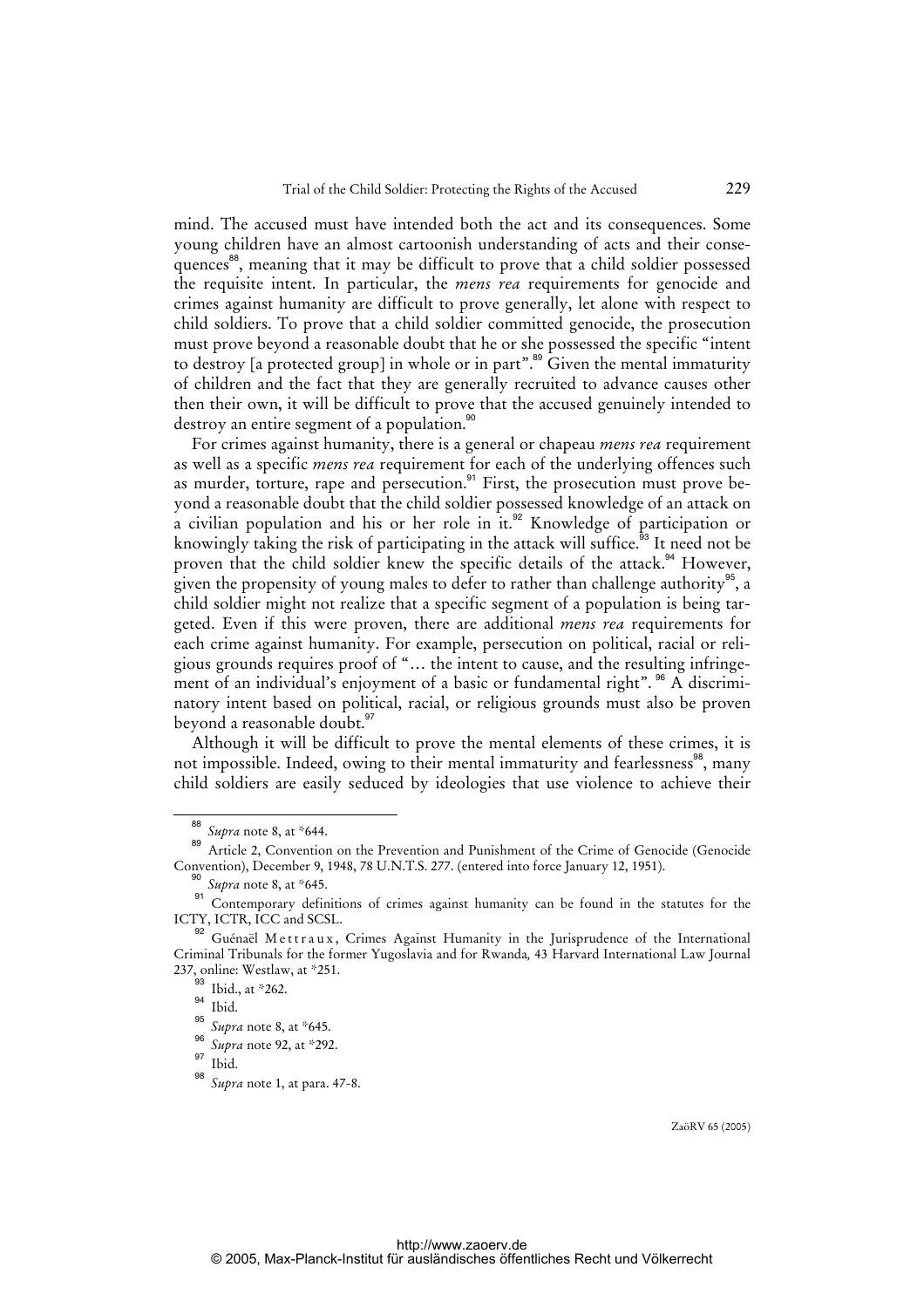ends.<sup>99</sup> One need only consider Palestinian children who are all too eager to die for liberation from Israel.<sup>100</sup> This, combined with young children's underdeveloped understanding of death can lead them to commit some of the worst atrocities in an armed conflict.<sup>101</sup> Although many child soldiers are kidnapped or conscripted<sup>102</sup> and the recruitment of child soldiers is prohibited under international humanitarian law, it will nevertheless be possible in some cases to prove that a child soldier committed an international crime with full knowledge of the consequences. If all of the elements of the offence are proven, it is necessary to consider how to raise a defence so that criminal responsibility can be negated.

#### **Defences**

Raising a defence for a child soldier who has committed an international crime is an ideal way to help judges, victims and society appreciate the circumstances that lead a child to deviate so drastically from accepted social norms. If States insist on the prosecution of child soldiers, there is a lot of work to be done by child rights advocates to ensure that sufficient scope exists in the jurisprudence on defences to take into account the unique circumstances that lead to children's participation in armed conflict. It is extremely important that the physical and mental immaturity of children is not just considered as a mitigating factor at the sentencing phase. If child rights advocates resign themselves to this position, then child soldiers will be found guilty of acts that in fact they were forced to commit. The better legal approach is to use the vulnerability of children to raise a defence that could result in a verdict of not guilty. Arguing a defence serves an educative function for the society into which the child must reintegrate him or herself<sup>103</sup> and if successful, would avert the lifetime stigma that attaches to persons found guilty of war crimes. The defences of superior orders, diminished capacity, and duress need to be analyzed to assess how they can be used to capture aspects of a child soldier's personality and life circumstances.

The defence of superior orders was categorically rejected at the Nuremberg trials following the Second World War.<sup>104</sup> It is also rejected in the statutes of the ICTY, ICTR, and SCSL.<sup>105</sup> Nevertheless, the defence has reappeared, with qualifications, in the ICC Statute. Article 33 provides:

<sup>&</sup>lt;sup>99</sup> Ibid., at para. 43.

<sup>100</sup> Philip V e e r m a n / Hephzibah L e v i n e, Protecting Palestinian Intifada Children: Peaceful Demonstrators, Child Soldiers, or Child Martyrs?, 9 International Journal of Children's Rights 71, (2001).

<sup>101</sup> *Supra* note 1, at para. 48. 102

*Supra* note 1, at para. 36. 103

*Supra* note 3, at \*184.

<sup>104</sup> <sup>104</sup> Supra note 80, at \*461.

<sup>105</sup> Article 7(4), ICTY Statute; Article 6(4), ICTR Statute; Article 6(4), SCSL Statute; Article 7 ICTY.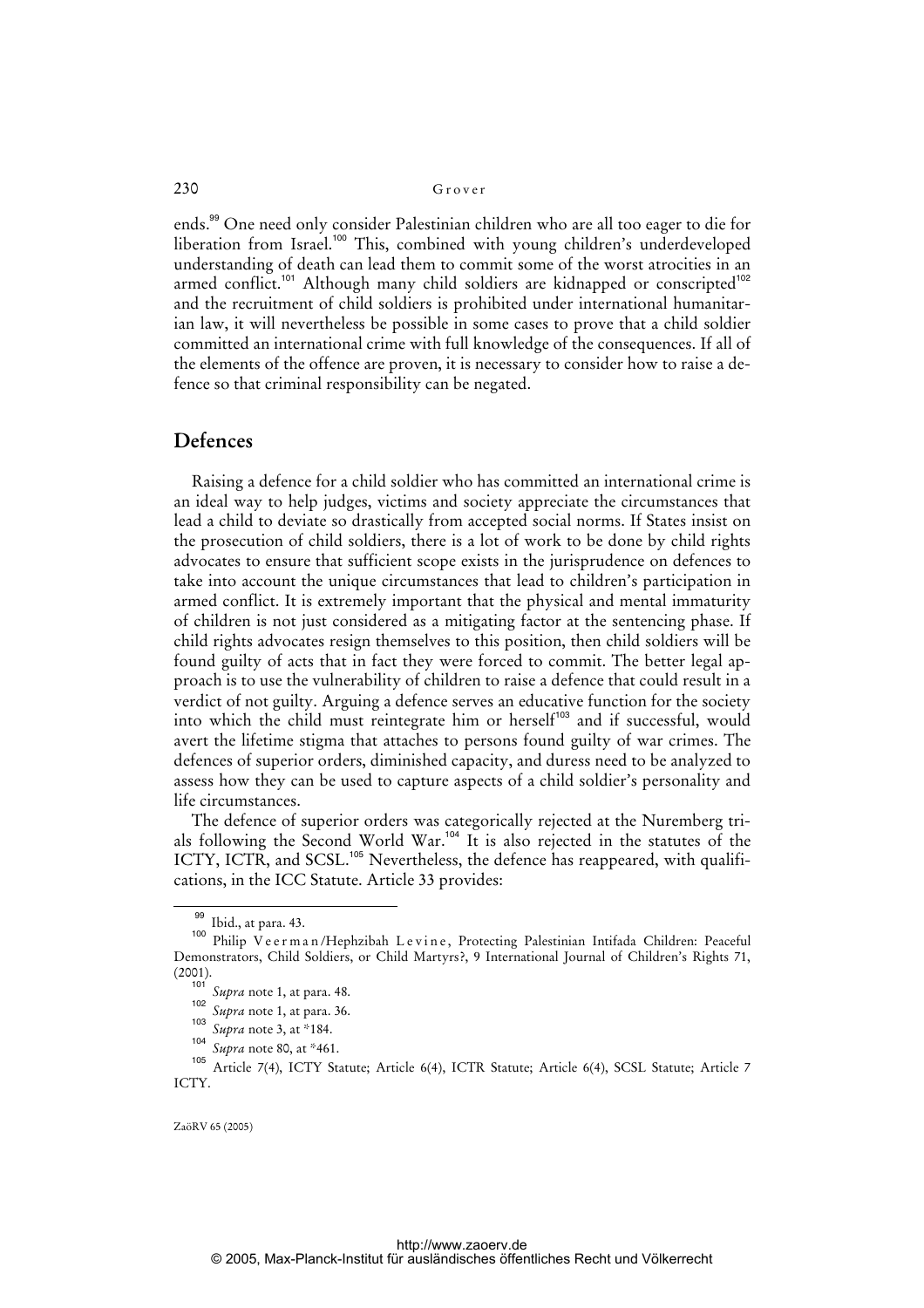1. The fact that a crime within the jurisdiction of the Court has been committed by a person pursuant to an order of the Government or of a superior, whether military or civilian, shall not relieve that person of criminal responsibility unless:

a) The person was under a legal obligation to obey orders of the Government or the superior in question;

b) The person did not know that the order was unlawful; and

c) The order was not manifestly unlawful.

2. For the purposes of this article, orders to commit genocide or crimes against humanity are manifestly unlawful.<sup>106</sup>

Even if the argument could be made, therefore, that Article 33 accurately reflects the availability of the superior orders defence at customary law, the first prong of the test at first blush presents a problem. Where child soldiers are illegally recruited, it will be difficult if not impossible to prove that they were under a l e g a l obligation to obey orders of the superior in question. However, the precise circumstances that give rise to this problem, namely, the fact that child soldiers are often illegally recruited, justifies relaxing the first prong of the test. It would be absurd and unjust to bar a child soldier from availing him or herself of the defence of superior orders solely because the first prong of the test is not met by reason of illegal recruitment.

Further, if the presumption that genocide and crimes against humanity are manifestly unlawful acts is applied to child soldiers, the availability of the defence is limited to war crimes. Under the 'manifestly unlawful' prong of the test, it could be argued that, in some circumstances, child soldiers may not be able to differentiate between legal and illegal acts. Further, in cultures where obedience is deeply entrenched, child soldiers feel compelled to obey orders by commanders to commit crimes.<sup>107</sup> In Rwanda, for example, conformity and obedience to authority are important social norms and have been throughout the country's history.<sup>108</sup>

Article 31(1)(b) of the ICC Statute states that if the following condition exists at the time a person committed a war crime, crime against humanity or genocide, criminal responsibility is excluded:

The person is in a state of intoxication that destroys that person's capacity to appreciate the unlawfulness or nature of his or her conduct, or capacity to control his or her conduct to conform to the requirements of law, unless the person has become voluntarily intoxicated under such circumstances that the person knew, or disregarded the risk, that, as a result of the intoxication, he or she was likely to engage in conduct constituting a crime within the jurisdiction of the Court.<sup>109</sup>

It is critical that, in cases where child soldiers are forced to take drugs, the defence of diminished capacity is fully exploited. Some military commanders drug

<sup>106</sup> *Supra* note 15, at Article 33.

<sup>107</sup> <sup>107</sup> *Supra* note 8, at \*645.

 $\frac{108}{109}$  Ibid.

Supra note 15, at Article 31(1)(b).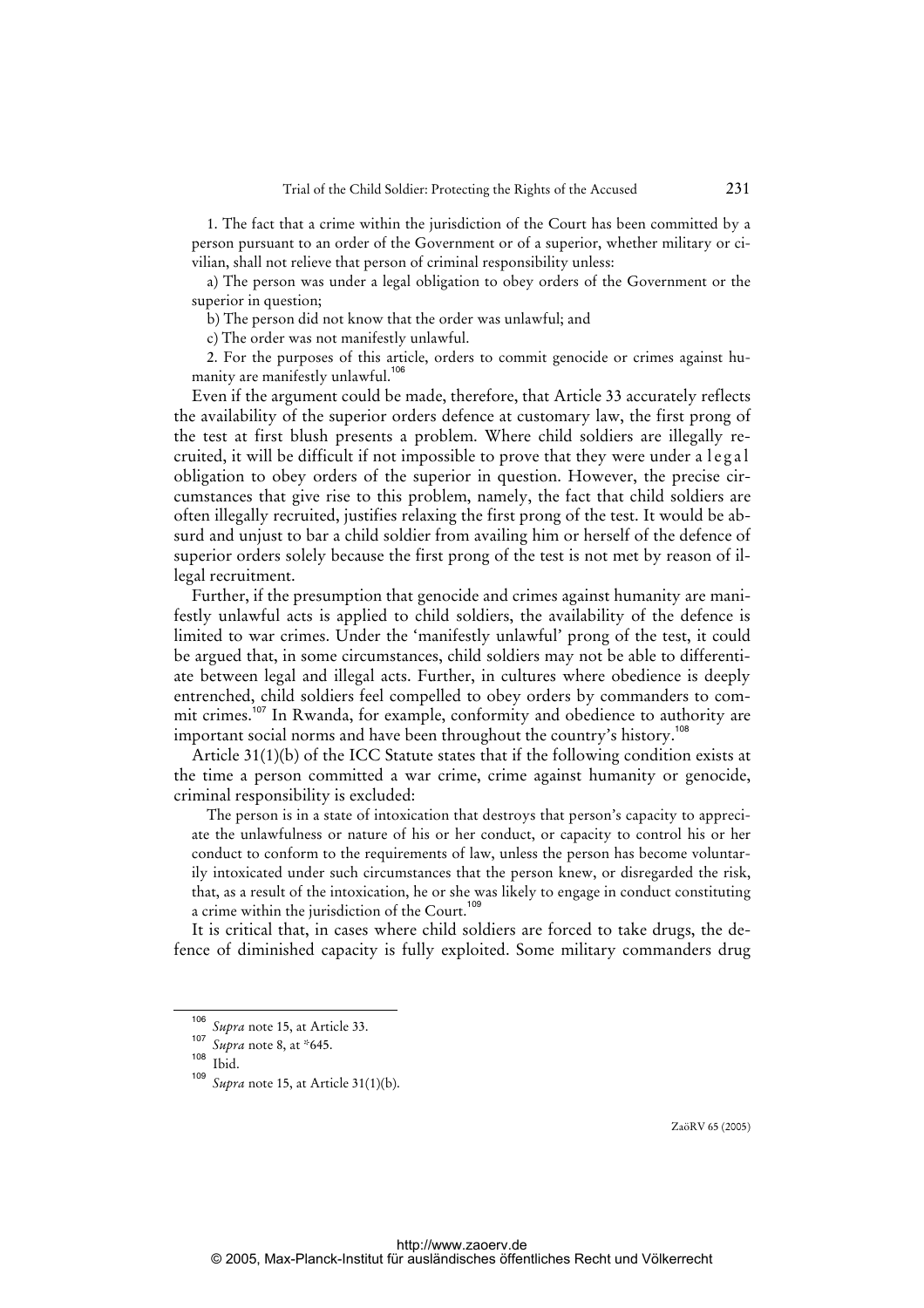child soldiers or force them to take drugs so that they will be "braver" and easier to control.<sup>110</sup> One child soldier interviewed by Amnesty International stated:

When I go to battlefields, I smoke enough. That's why I become unafraid of everything … When you refuse to take drugs, it's called technical sabotage and you are killed.<sup>111</sup>

The difficulty with successfully using the defence of diminished capacity in some cases is that if a child "voluntarily" takes drugs to muster the courage to execute orders, then he or she is still legally responsible for the consequences of his or her acts. Again, the diminished capacity defence should account for the fact that a child should never have found him or herself in the midst of a conflict in the first place. If a court applies a strict definition of the defence, counsel for a child soldier should try to introduce intoxication or diminished capacity as a mitigating factor at the sentencing phase.

Several reports confirm that child soldiers are often abducted and forced to become combatants.<sup>112</sup> Many are later forced to perpetrate atrocities against strangers and even loved ones.<sup>113</sup> Article 31(1)(d) of the ICC Statute defines the defence of duress as follows:

The conduct which is alleged to constitute a crime within the jurisdiction of the Court has been caused by duress resulting from a threat of imminent death or of continuing or imminent serious bodily harm against that person or another person, and the person acts necessarily and reasonably to avoid this threat, provided that the person does not intend to cause a greater harm than the one sought to be avoided. Such a threat may either be:

(i) Made by other persons; or

(ii) Constituted by other circumstances beyond that person's control.

Thus, the essential elements to the defence of duress are an imminent threat of serious harm to life or limb, a proportionate response to the threat, and proof that the person presenting the defence of duress did not voluntarily bring about the circumstances that gave rise to the coercive act. Though the Appeals Chamber of the ICTY and ICTR considered and ultimately rejected the availability of the defence of duress in the case of *The Prosecutor v. Drazen Erdemovic*<sup>114</sup>, the inclusion of this defence in the ICC Statute appears to have overturned that decision.<sup>115</sup> The availability of this defence for child soldiers is also consistent with the international legal prohibition of their recruitment. The recruitment of child soldiers under the age of 15 for either an international or internal conflict is a war crime in itself.<sup>116</sup> In a strong dissenting judgement in the *Erdemovic* case, Judge Antonio Cassese held that the defence of duress is part of customary international law, though he

<sup>110</sup> *Supra* note 13, at 2; *supra* note 1, at para. 47; *supra* note 22, at \*19.

<sup>111</sup> *Supra* note 22, at \*19.

<sup>112</sup> *Supra* note 1, at para. 36.

<sup>113</sup> Ibid., at para. 47-48; *supra* note 22 at \*19; *supra* note 12 at 6.

<sup>114</sup> *Prosecutor v. Drazen Erdemovic,* Case No.: IT-96-22-A, Judgement, 7 October 1997.

<sup>115</sup> William S c h a b a s, General Principles of Criminal Law in the International Criminal Court Statute (Part III)*, European Journal of Crime*, Criminal Law and Criminal Justice 6 (1998) 4.

Supra note 15, at Article 8(2)(b)(xxvi) and Article 8(2)(e)(vii).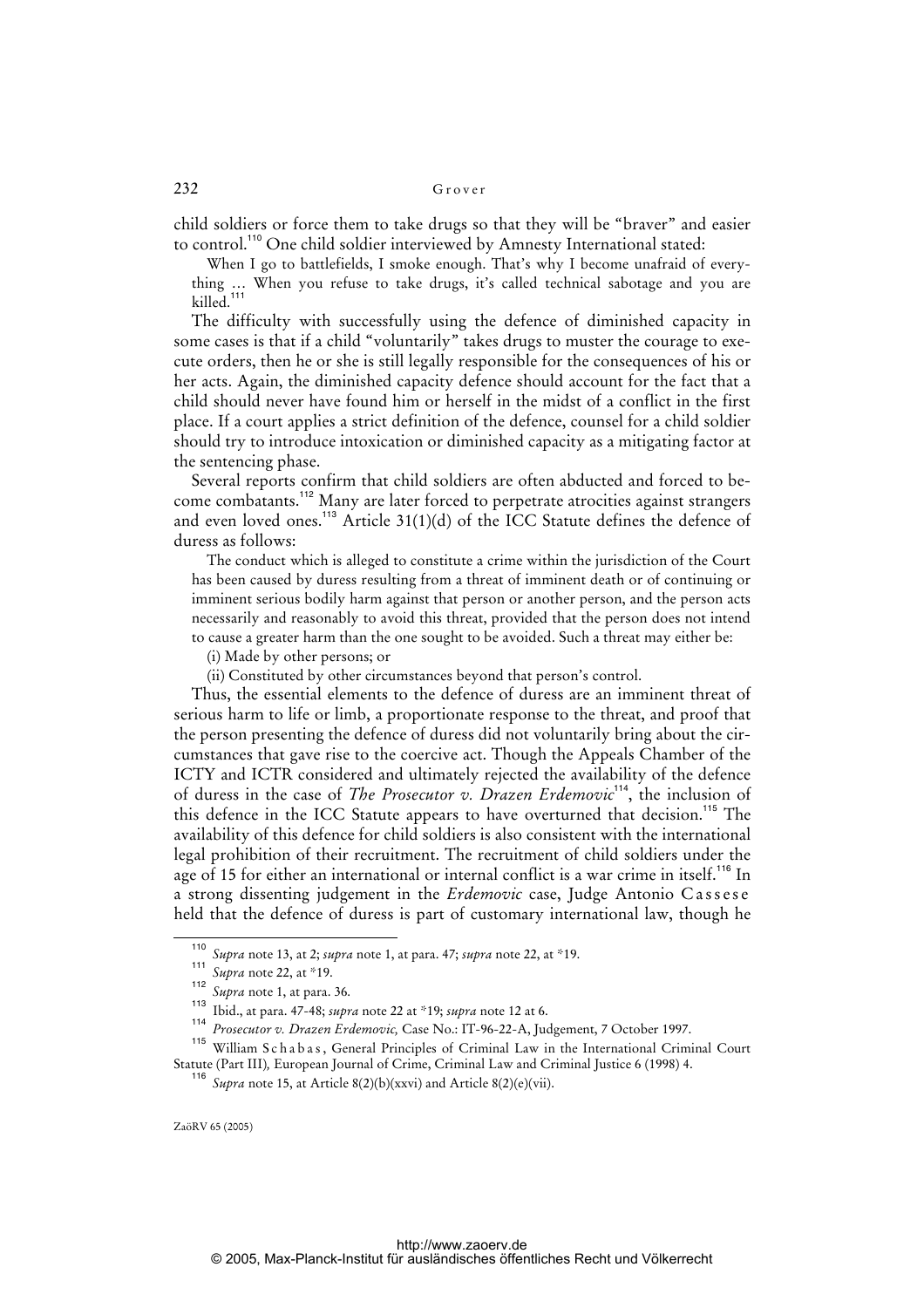admitted that it must be applied strictly when innocent civilians are killed, as the right to life is a fundamental human right.<sup>117</sup>

Even if duress is available as a complete defence for war crimes, crimes against humanity and genocide, several cautionary remarks are necessary. First, it will be extremely difficult for courts to decide whether to accept the defence because the exercise of weighing the value of one person's life against another's is fundamentally contrary to the universality of human rights. Judge Cassese admits that the weighing of human life is an impossible task.<sup>118</sup> In the case of murder or genocide that a threatened child soldier is told will occur irrespective of his or her compliance with an order to shoot, it might be easier for a court to engage in a proportionality analysis. Here, the order is to kill x civilians and if the accused does not comply with the order, x civilians will be killed anyways as well as the accused. This was the scenario that existed in the case of *Erdemovic.*<sup>119</sup>

Other than the difficulty of balancing the worth of individual lives, the requirements of proportionality, involuntariness and imminence might be difficult to satisfy for child soldiers. The response of a child soldier to a threat issued by a commander might not be proportionate because the child has a distorted perception of the commander's power and/or does not appreciate how to minimize the pain suffered by the victim. Rather than shoot an individual once strategically for example, an inexperienced child soldier might fire several times ineffectually, thereby causing greater suffering than was necessary. In contemplating the availability of this defence, therefore, a court should consider a child's mental immaturity, age and evolving capacities in accordance with the CRC.

In *Erdemovic*, Judge Cassese asserted that if a person joins a military group voluntarily and has or ought to have knowledge of its illegal acts, or remains a member of the group after learning about its criminal practices, he or she does not meet the duress defence requirements.<sup>120</sup> Children may join a military unit with knowledge of its illegal conduct. In many cases, however, they are forcibly recruited to join such a unit.<sup>121</sup> The defence of duress, however, requires the threat to be imminent. Thus, the circumstances that lead a child to become a combatant might not be legally relevant. Child rights advocates should argue that a child's decision to become a combatant must be a true expression of free will if it may deprive him or her of the chance to raise the defence of duress. Evidence of an unsuccessful attempt at desertion might help to advance this argument. Further, the Optional Protocol to the CRC states criterion that can be used to assess voluntariness,

<sup>117</sup> *Prosecutor v. Drazen Erdemovic,* Case No.: IT-96-22-A, Judgement, 7 October 1997, Judge Antonio Cassese's Dissenting Opinion, at para. 44.

<sup>118</sup> Ibid., at para. 50.

 $\frac{119}{120}$  Ibid.

 $\frac{120}{121}$  Ibid., at para. 17 and 50.

Supra note 1, at paras. 36-43.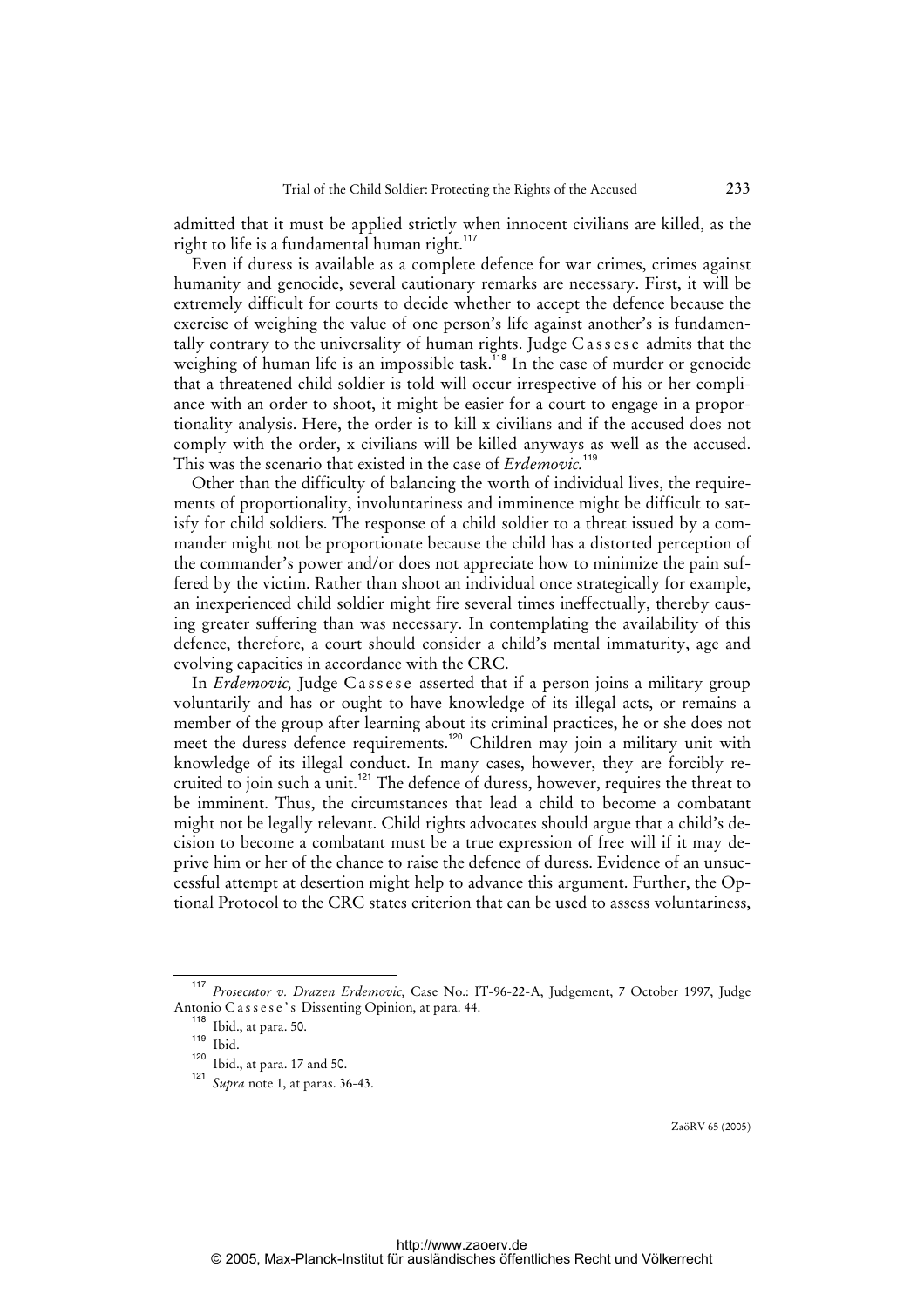including the consent of a parent or guardian, informing the child of his or her duties in military service and proof of age.<sup>122</sup>

A child's decision to become a soldier is almost never voluntary.<sup>123</sup> Those who are not abducted or conscripted are forced to fight due to poverty.<sup>124</sup> It seems unlikely that poverty will be accepted as a legal justification for joining a military unit that commits crimes. Even if it were, it would have to be proven that when the child soldier committed the alleged offence, an imminent threat of serious harm existed. Nevertheless, duress is perhaps the best defence to use for child soldiers who are threatened or beaten into submission. It is also useful because Judge Cassese contends that military rank should be taken into account when considering the defence of duress.<sup>125</sup> He rightly reasons that the lower the rank of the accused, the greater will be his or her tendency to surrender to compulsion.<sup>126</sup> This assumption works in favour of child soldiers.

## **Sentencing and Reintegration into Society**

Article 39 of the CRC states:

State Parties shall take all appropriate measures to promote physical and psychological recovery and social reintegration of a child victim of … armed conflicts. Such recovery and reintegration shall take place in an environment which fosters the health, self-respect and dignity of the child.

Article 40(1) reinforces this message by stating that every child who has committed a crime must be treated with dignity and in a manner that takes into account the child "… assuming a constructive role in society". It is at the sentencing phase that these goals can be promoted or undermined. Under international law, no person under the age of 18 can be sentenced to death.<sup>127</sup> The ICTY<sup>128</sup>, ICTR<sup>129</sup>, ICC<sup>130</sup> and SCSL<sup>131</sup> statutes comply with this prohibition. The SCSL Statute states that its work may not interfere with a child's rehabilitation and if a child soldier is prosecuted, he or she cannot be sentenced to imprisonment.<sup>132</sup> Article 7 of the SCSL Statute virtually replicates the language contained in Articles 39 and 40(1) of the CRC. Moreover, in accordance with Article 40(4) of the CRC, which states that

- *Supra* note 19, at Article 19.
- <sup>132</sup> Ibid., at Article 7 and Article 19.

<sup>122</sup> *Supra* note 7, at Article 3. 123

*Supra* note 1, at paras. 38-39.

 $124$  Ibid.

<sup>125</sup> *Supra* note 117, at para. 51.

 $126$  Ibid. 127

*Supra* note 6, at Article 37(a); *supra* note 12, at Article 6(5).

<sup>128</sup> *Supra* note 80 (ICTY Statute), at Article 24(1).

<sup>129</sup> *Supra* note 81, at Article 23(1). 130

*Supra* note 15, at Article 77. 131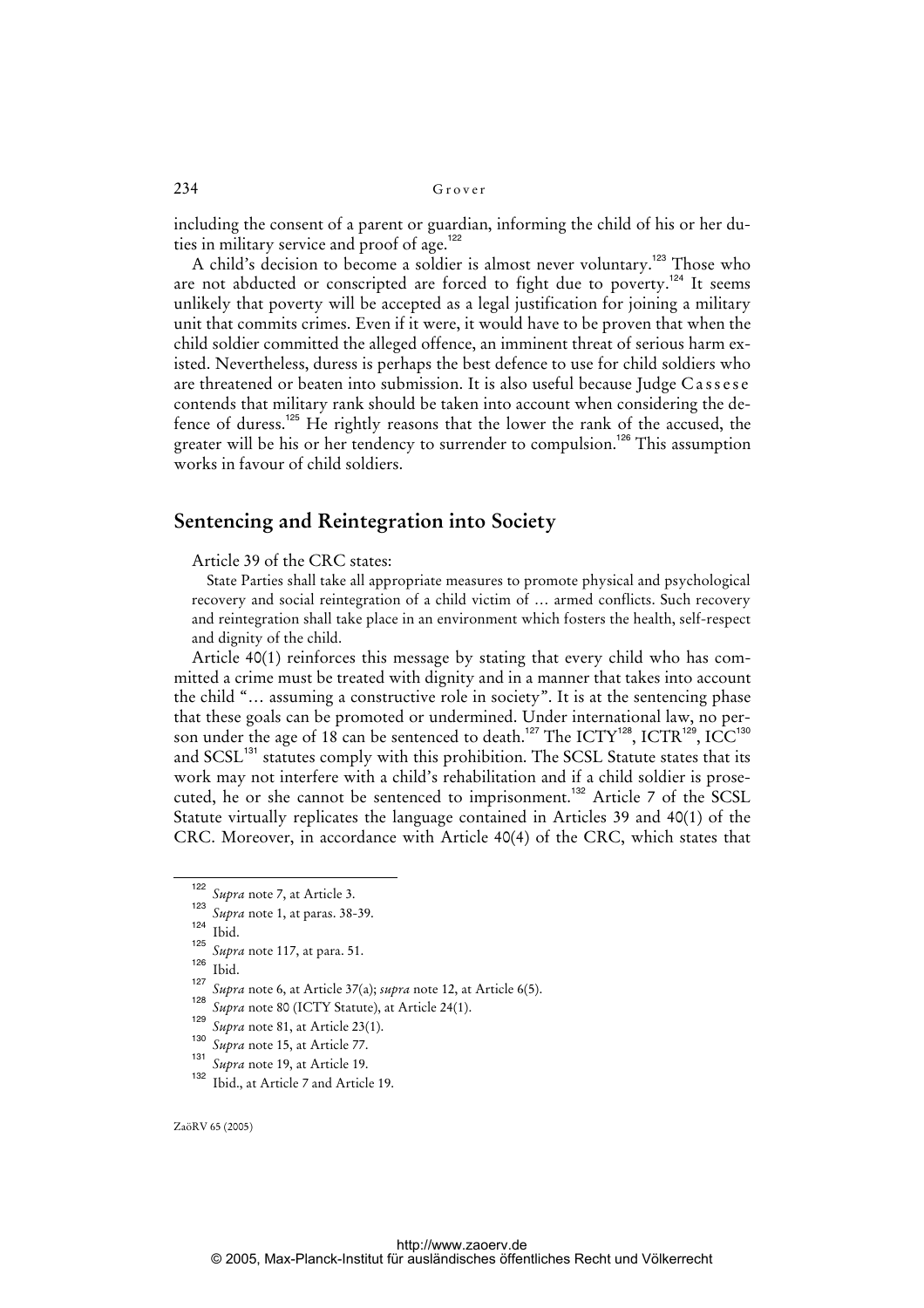numerous dispositions shall be available in a juvenile justice system, the SCSL Statute lists a variety of dispositions for convicted child soldiers including: "… care guidance and supervision orders, community service orders, counselling, foster care, correctional, educational and vocational training programmes, approved schools and, as appropriate, any programmes of disarmament, demobilization and reintegration or programmes of child protection agencies."<sup>133</sup>

If a State or international body prosecutes a child soldier and imprisonment is an option available to the sentencing judge, the length of imprisonment shall be commensurate with the circumstances and offence.<sup>134</sup> Individual circumstances that have traditionally been considered at war crimes trials are age, infirmity, and even cooperation with the prosecutor.<sup>135</sup> Article 15 of the Beijing Rules states that courts should complete a social inquiry report before sentencing, which describes a child's background and living circumstances.<sup>136</sup> This type of report can help a court understand how a child's maturity and life circumstances influenced his or her conduct. Obedience to orders may mitigate punishment.<sup>137</sup> At the sentencing stage, a court should consider defences that were either inadmissible as defences or else unsuccessful.<sup>138</sup> Whatever the sentence, it cannot be cruel, inhuman or degrading to a child. $139$ 

With respect to children who have infringed penal law, Article 40(3)(b) of the CRC obliges states to promote "[w]henever appropriate and desirable, measures for dealing with such children without resorting to judicial proceedings, providing that human rights and legal safeguards are fully respected" [emphasis added].<sup>140</sup> The Second Additional Protocol to the Geneva Conventions, which applies to non-international conflict, states that if possible, participants in armed conflict should not be prosecuted.<sup>141</sup> The drafters of this article presumably wanted to promote reconciliation. The goals of the ICTY and the ICTR are deterrence, retribution, truth and collective healing.<sup>142</sup> Given the emphasis in both international human rights and criminal law on diversion, the question arises, when is it appropriate, desirable and possible to not prosecute child soldiers? If it is in a child's best interests to recover and be reintegrated into society<sup>143</sup>, then prosecution is appropriate, desirable and possible if it facilitates these goals. This means that one needs to consider the physical and psychological needs of a child soldier as

<sup>133</sup> Ibid., at Article 7(2).

<sup>134</sup> <sup>134</sup> Supra note 6, at Article 40(4).

Supra note 80, at \*493.

<sup>136</sup> <sup>136</sup> Supra note 10.

<sup>&</sup>lt;sup>137</sup> *Supra* note 80, at \*483.

Ibid., at \*490.

<sup>139</sup> *Supra* note 6, at Article 37(a).

Article 11 of the Beijing Rules echoes this provision. 141

*Supra* note 7, at Article 6(5). 142

*Supra* note 80, at \*499.

This assumption is drawn from Article 39 of the CRC.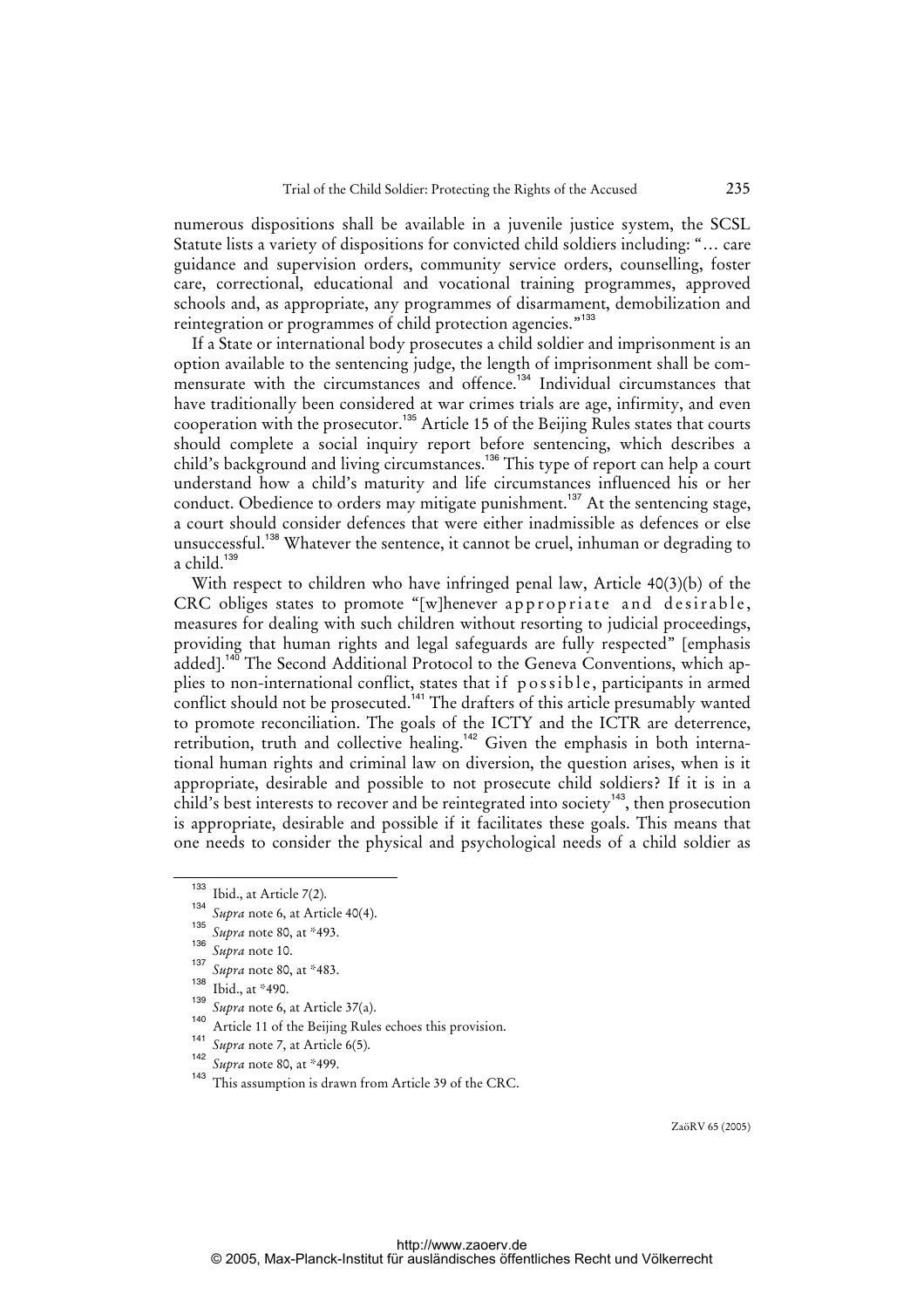well as the needs of the community into which he or she must be reintegrated. The appropriateness of prosecuting a child soldier will undoubtedly be difficult to assess, as the needs of the child and the demands of the community to which he or she must return might conflict.

In some cases, the society that a child soldier is returning to will be a violent and broken one. There will be some societies that will celebrate the child's violent acts and will, therefore, not demand that the child be prosecuted. Whereas a Palestinian child soldier might be celebrated as a martyr in his or her community, Rwandans argue that children who committed genocide deserve a punishment worse than death.<sup>144</sup> In a society where prosecution is demanded and not forthcoming, vigilante justice might result with the gravest of consequences for child soldiers. The CRC promotes reintegrating children into society but perhaps this presupposes that society is a positive environment for the child and not in need of reform itself. The real challenge in many post-conflict societies will not just be to return a child soldier to society, but also to heal the society itself by shifting citizens' focus from violence and vengeance to peace and forgiveness.

This shift can be facilitated in part by prosecuting a child soldier in a public rather than private forum. If a child soldier's trial is public, it can serve as a heuristic device to educate the citizenry about the physical and mental abuse that many child soldiers endure.<sup>145</sup> In turn, this could facilitate national reconciliation and, therefore, child soldiers' social reintegration. According to Article 40(b)(vii) of the CRC, however, a child must "… have his or her privacy fully respected at all stages of the proceedings". If child soldiers are to be prosecuted and the trial is open to the public, creative means will have to be used to protect the identity of the accused in court and in the media. If the trial is private, then the goals of education and national reconciliation are far more difficult to achieve. The purpose of a private proceeding might be deterrence, retribution and the child's rehabilitation. Deterrence, however, is best achieved by prosecuting the adults who recruit child soldiers.<sup>146</sup> Retribution might be unnecessary as child soldiers are often forced to fight<sup>147</sup> and, therefore, do not possess the requisite culpability for a conviction. As for rehabilitation, there are numerous ways to facilitate a child's recovery and social reintegration without resorting to judicial proceedings.

Demobilization programmes place emphasis on disarming child soldiers, sending them to school, tracing their families and providing them with counselling. Demobilization programmes in El Salvador offered ex-combatants, including children, a choice between scholarships for university, technical training, small business loans, or agricultural training and a parcel of land on credit.<sup>148</sup> Although un-

<sup>144</sup> *Supra* note 100; *supra* note 8, at \*655 (see footnote 133). 145

*Supra* note 3, at \*184. 146

*Supra* note 8, at \*654.

<sup>147</sup> *Supra* note 1, at para. 36.

<sup>&</sup>lt;sup>148</sup> Ilene C o h n, The Protection of Children in Peacemaking and Peacekeeping Processes, Harvard Human Rights Journal, Spring 1999, online: Westlaw, at \*166-167.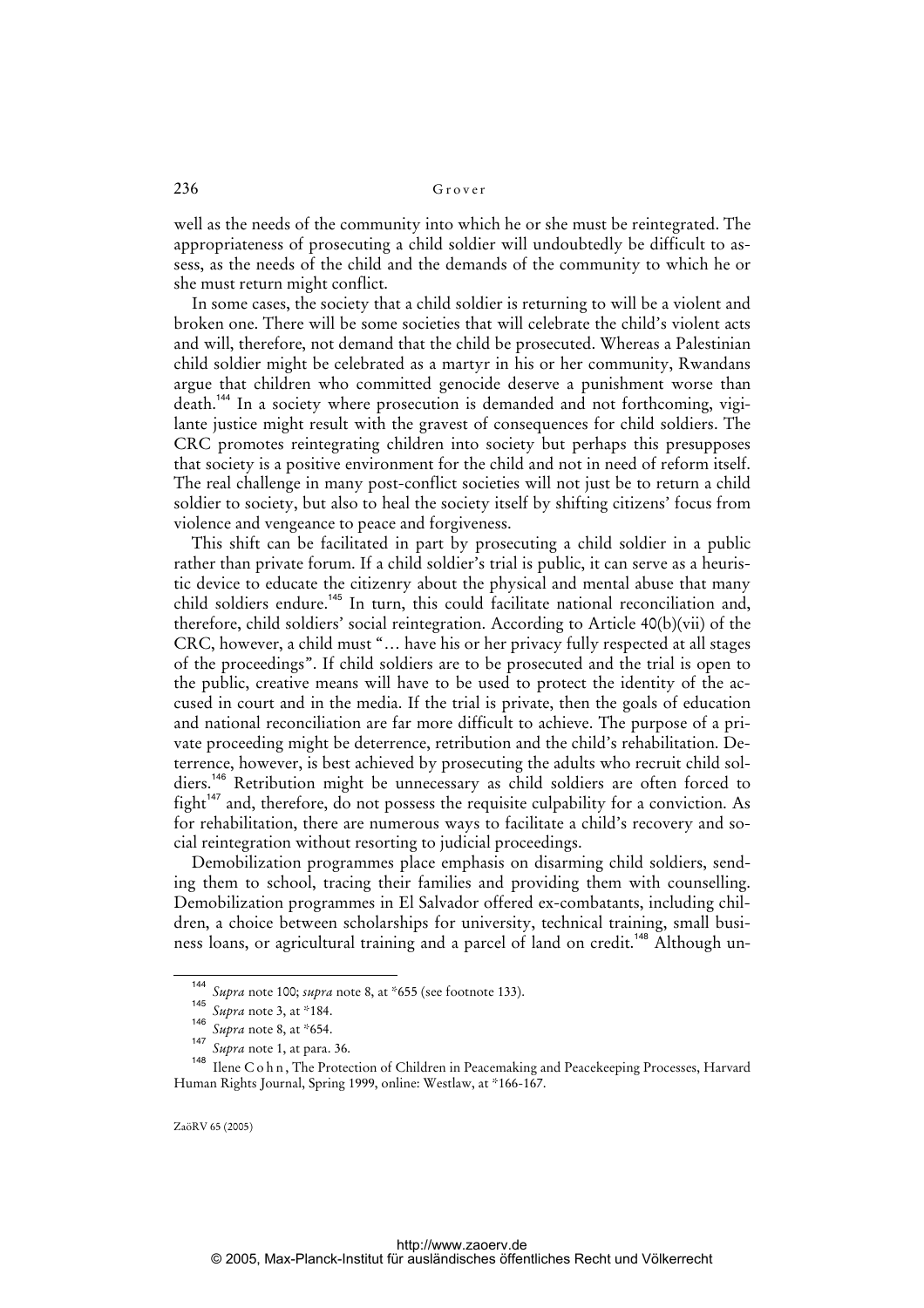successful, efforts to demobilize ex-combatants in Liberia also focussed on education, training, rehabilitation and reintegration.<sup>149</sup> United Nations education vouchers were ineffective, family tracing was only provided to persons under the age of eighteen at the time of demobilization, and only a few children received care in transit homes.<sup>150</sup> Others received basic staples and were left to their own devices.<sup>151</sup> Many children who did demobilize in Liberia are still under the *de facto* control of their military commanders and living on the street.<sup>152</sup> One reason to prosecute child soldiers is to increase their chances of participating in formal demobilization and rehabilitation programmes so that their fate might be different from that of Liberian child soldiers.

Some child soldiers return to communities where church leaders invite them to participate in rituals designed to absolve them of guilt and welcome them back to the community. For example, in many African societies, traditional healers cleanse former child soldiers who are haunted by the spirits of their victims.<sup>153</sup> Part of facilitating a former child soldier's reintegration means preparing families and communities to receive them.<sup>154</sup> Counselling is needed to help families cope with excombatants' attitudes and their lack of discipline.<sup>155</sup> Children returning to communities after taking part in hostilities may feel frustrated by their lack of useful skills and subsequent inability to contribute to society.<sup>156</sup>

The establishment of truth commissions is another way of facilitating individual and community healing.<sup>157</sup> Truth commissions in Argentina and South Africa involved the participation of youth.<sup>158</sup> However, individuals working with children need to be properly trained so that testifying before a commission does not spur the onset of a new trauma. Ultimately, how best to reintegrate a former child soldier into society is context specific. In Mozambique, citizens wanted to focus on demobilization and were not interested at all in the creation of a truth commission.<sup>159</sup> Most Rwandans believe that children should be punished like adults and sentenced to the death penalty.<sup>160</sup> They also believe that harsh penalties are necessary to deter children from re-offending, to break the historical cycle of impunity,

Ibid.

 $\frac{149}{150}$  Ibid., at \*170-1.

 $\frac{150}{151}$  Ibid.

 $\frac{151}{152}$  Ibid.

<sup>153</sup> *Supra* note 1, at paras. 55-56.

<sup>154</sup> *Supra* note 148, at \*172.

 $\frac{155}{156}$  Ibid.

 $\frac{156}{157}$  Ibid., at \*172-3.

<sup>157</sup> Ibid., at \*180 ; *supra* note 1, at paras. 247 and 276.

 $\frac{158}{159}$  Ibid., at \*175-6.

 $\frac{159}{160}$  Ibid., at \*178.

Supra note 8, at \*655 (see footnote 133).